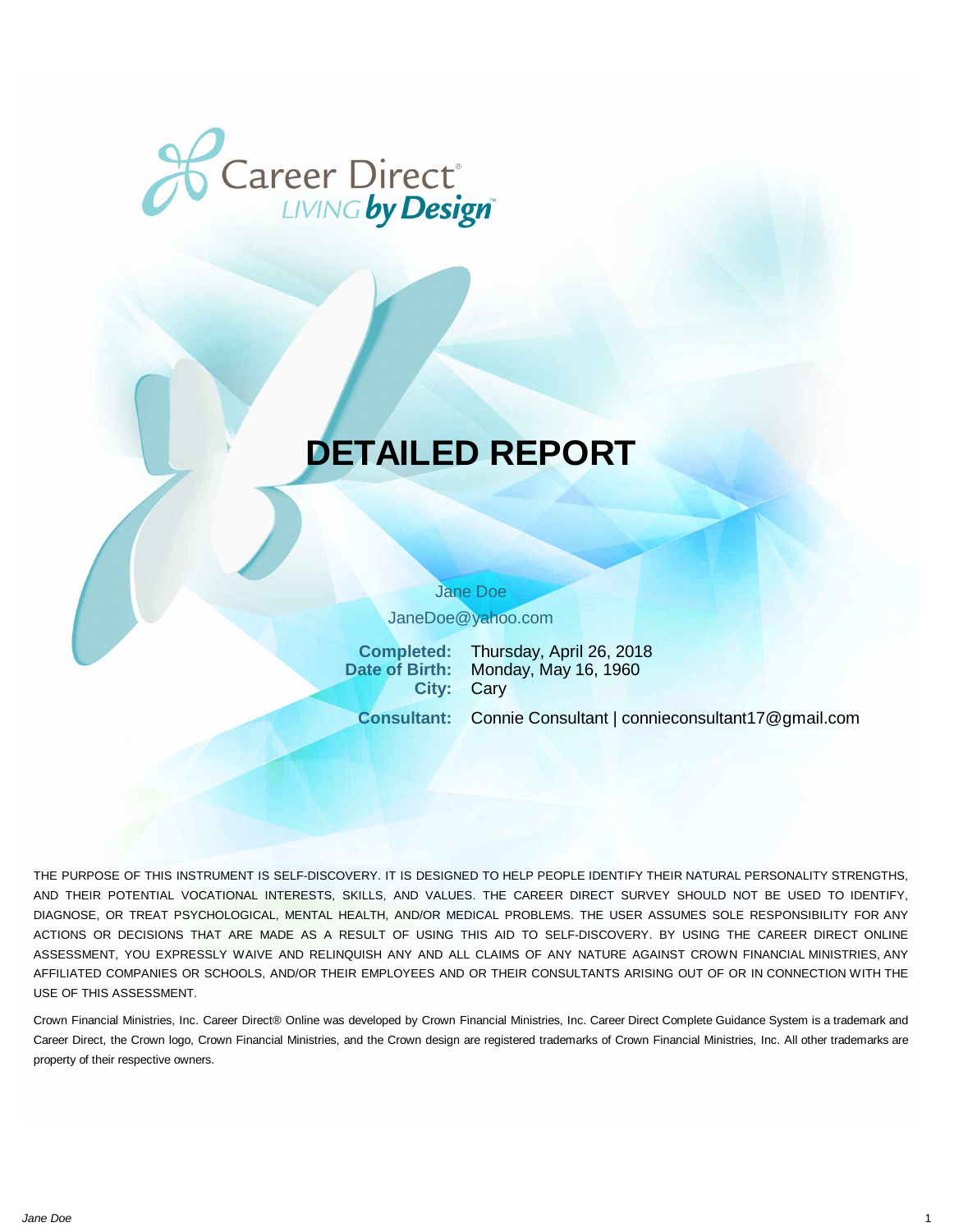## Table of Contents

Part 1 Personality

## [Concept of Personality](#page-4-0)

- [1.1 Six Factors of Personality](#page-4-0)
- [1.2 Personality Highlights](#page-5-0)
- [1.3 Typical Strengths](#page-9-0)
- [1.4 Typical Non-Strengths](#page-10-0)
- [1.5 Critical Life Issues](#page-10-0)

## Part **2** General Interests

[Five Major General Interests Areas](#page-11-0)

- [2.1 Top Eight Career Groups](#page-13-0)
- [2.2 Combined Scores](#page-15-0)
- [2.3 Potential Occupations In Your Top Groups](#page-18-0)

## Part **3** Skills and Abilities

[Skills Area Key Criteria for Choosing an Occupation](#page-19-0) [3.1 Top 4 Areas](#page-20-0) [3.2 Evaluate Your Skills](#page-22-0)

## Part 4 Values

[Values Are Important To Career Decisions](#page-22-0) [4.1 Work Environment](#page-23-0) [4.2 Work Outcome](#page-24-0) [4.3 Life Values](#page-25-0) [4.4 Conclusion](#page-26-0)

## **Summary**

## [Summary Charts](#page-26-0)

[Personality,Interests, Skills, and Values](#page-26-0)

- Part 5 Career Direct Next Steps [Career Direct – Next Steps](#page-31-0)
- Part **6** Resources [Resources](#page-34-0)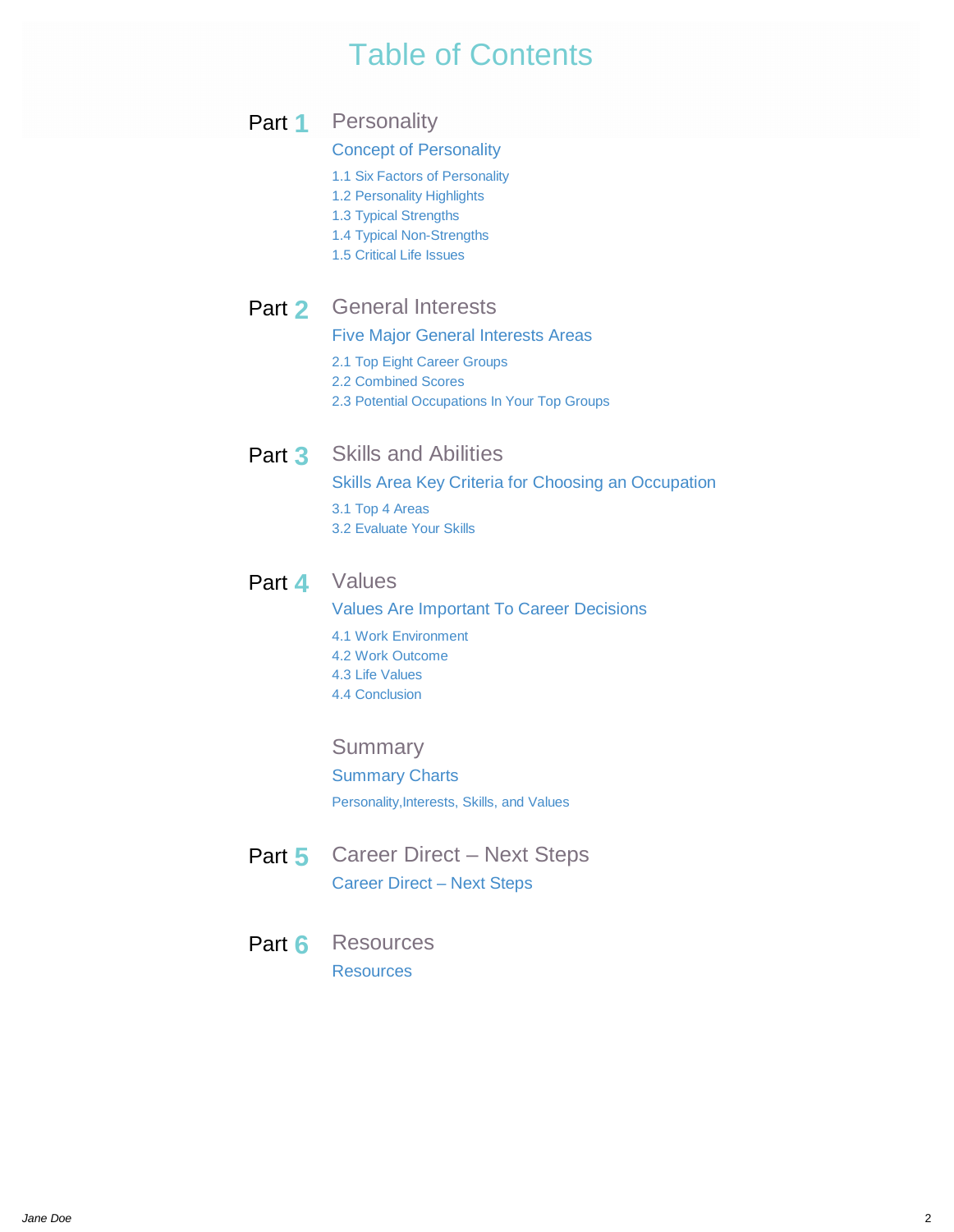# **Using this report for** Career Planning



Jane, the underlying principle for using this report is that people who match their work with their personalities, interests, skills and values generally enjoy and succeed in their work. Thus, your feedback in the four areas shown below will provide valuable information for your career planning. All of these areas should be considered before making your career decisions.

Your results will not spell out one specific occupation for you. Rather, you will be given key information that will help you understand your unique makeup and the type of work that would be a good match for you. The general approach is much better, because usually there will be several similar occupations that match a person's interests and talents. By using the Career Direct® Application segment of the guidance system, you will be able to refine your options into a good choice for a career field. The process of using your talents and interests to make career decisions will serve you well both now and in your future career management.

## **GETTING THE MOST FROM YOUR REPORT**

There is a lot of information in this report, so you will want to read it through several times. It also can be very beneficial to have someone, such as a friend, spouse, or mentor, read through your report with you. Usually someone who is different from you in personality can be especially helpful in picking up on concepts you might miss. If you decide to see a guidance counselor for more specific help with your career planning, this report would be especially helpful in providing insights into your unique career potential. As mentioned earlier, the most important step you can take to gain full benefit from this report is to work through the *Action Plan* in your *CAREER DIRECT GUIDANCE SYSTEM* .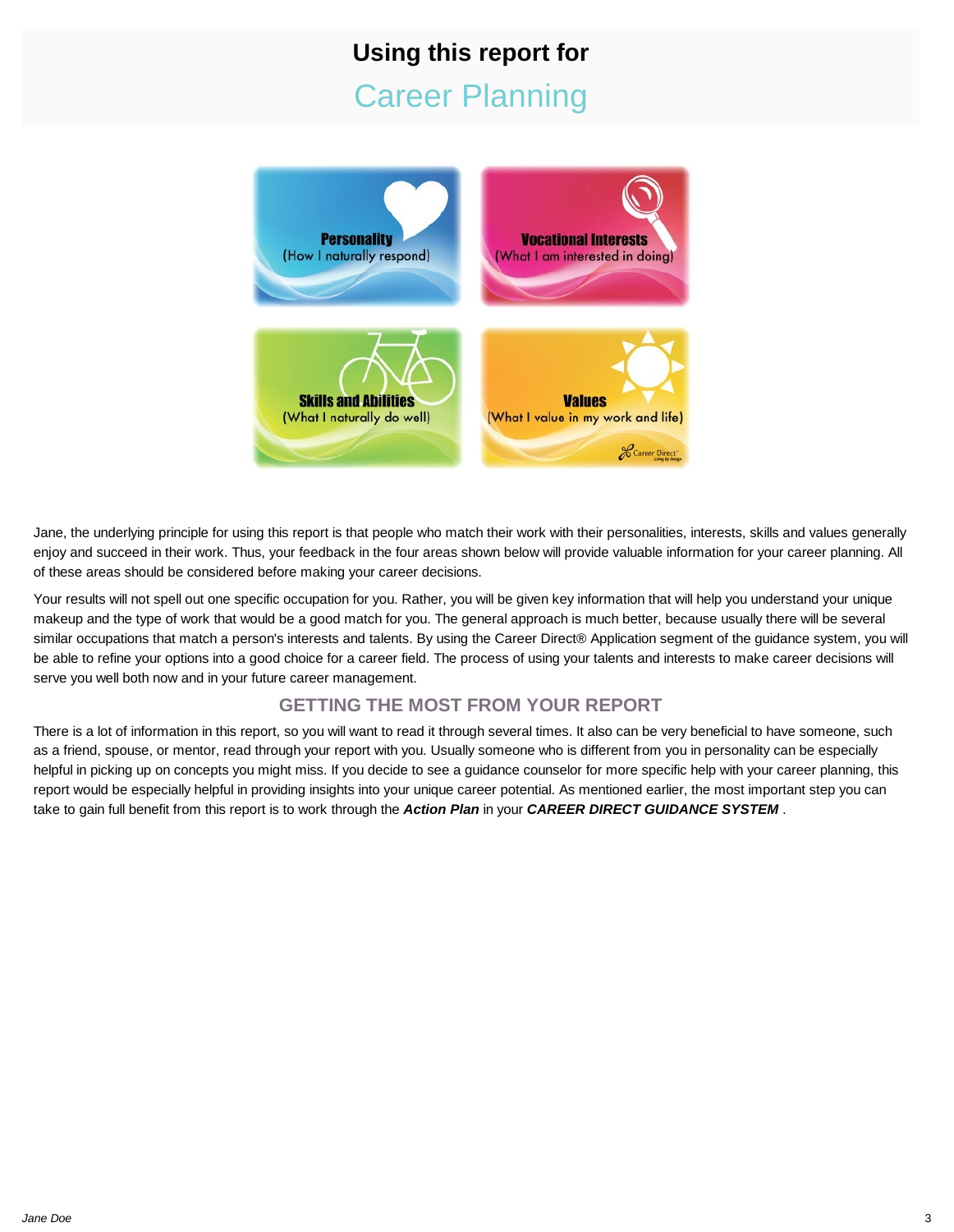## **Career Direct® Complete Guidance System Report ORGANIZATION OF THE REPORT**

The report is organized into four major areas: Personality, General Interests, Skills, and Values. Each of these areas provides key insights into your unique makeup. Definitions of all groups in the report may be found in the Job Sampler that is contained in your CAREER DIRECT GUIDANCE SYSTEM.

- 1. **[Personality](#page-4-0)**. The report begins with the personality section, in which you will find an analysis of six personality factors in your Personality Highlights, your Typical Strengths and Non-Strengths, and your Career Environment based on your unique personality profile.
- 2. **General Interests**. In this section you will see a ranking of your interests in 21 General Interests Career Groups and descriptions of your highest career groups. These broad career groupings are derived from the Vocational Interests section of the Inventory. Your scores reflect your level of interest in each of the 21 Career Groups. There also is a chart that lists the components that make up your top eight interests: the Activities, Occupations, and Subject Groups.
- 3. **Skills and Abilities**. Here you will see a ranking of your skills in 14 areas and descriptions of your strongest skills and abilities.
- 4. **Values**. This section has three parts: Work Environment, Work Expectations, and Life Values. Your top four priorities in each area will be highlighted.

## **Understanding The Scales And Scores**

The scales for all of the sections are based on standardized scores that were derived from the responses of a large population of people who are successfully employed in various occupations. The scales provide a way for you to visually compare your scores to the scores of other typical workers. The scales also make it easy to spot trends. A sample of the scales used are shown below.



On the example split bar graph above, different ranges of personality are displayed. The range of standard scores on the graph is from +30 (left) to 0 (mid) to +30 (right) (60 point range) and the average score is 0 (mid range). For each factor, roughly one third of the population will score to the right (+6 to +30), one third will score mid-range (+5 left to 0 to +5 right), and one third to the left (+6 to +30). Interpret the scores on the scale as shown below.



On the example bar graph above, the scores displayed are for Interests and Skills/Abilities. The graph indicates a low interest (left), a moderate interest (mid-range), and high interest (right). These scores do not indicate achievement or "good" or "bad" scores. They represent your relative standing, based on your responses, with other persons in the adult or youth categories."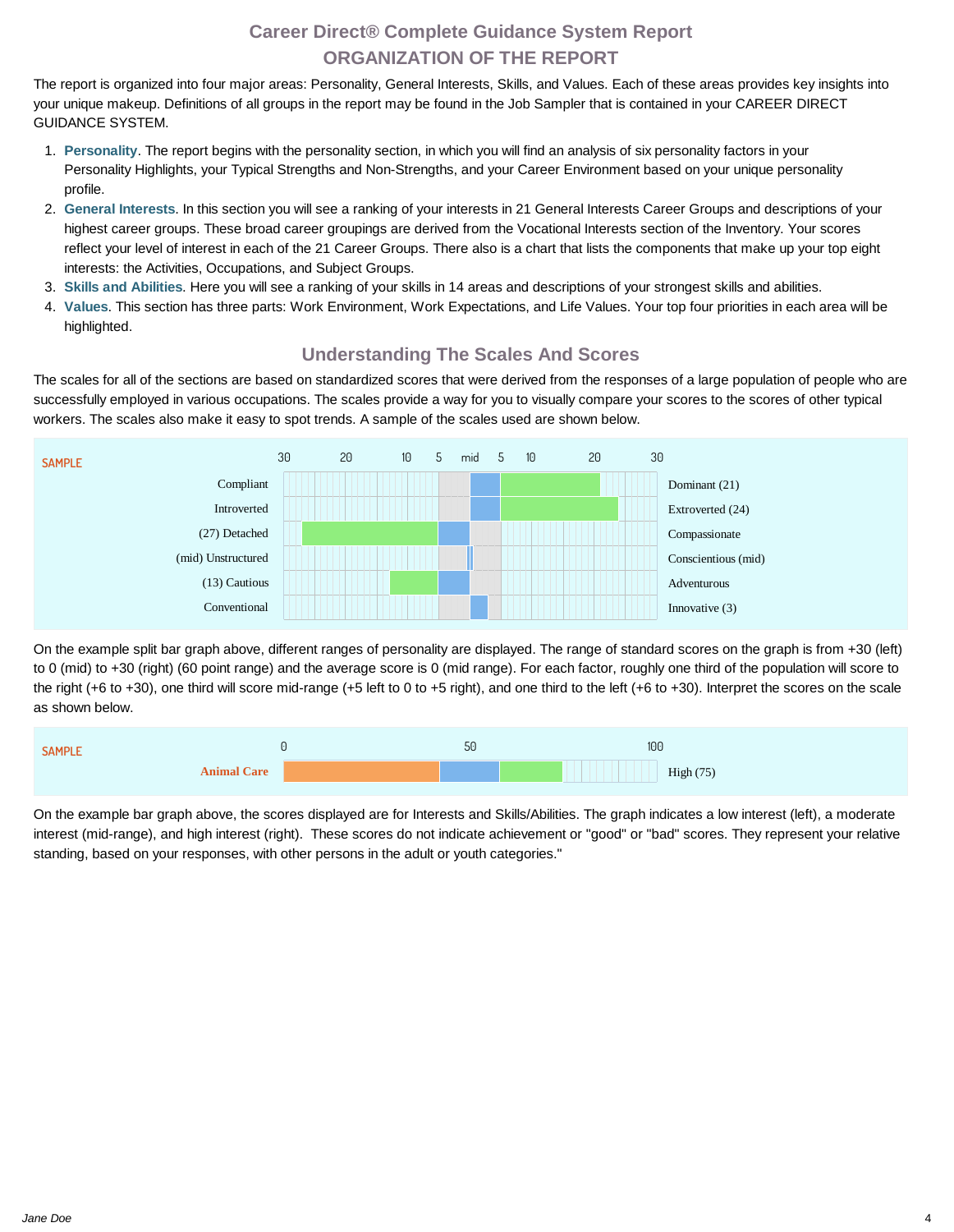## Part 1: Personality

# Concept of Personality

<span id="page-4-0"></span>Jane, in this section, the term personality describes the way a person is naturally motivated to act. For example, some people are naturally motivated to be very organized and precise, and some are more spontaneous and casual. Likewise, some are risk takers, and some are naturally cautious.

Experience and observation confirm that there is no best personality style. All styles are valid. All are needed in society and in the workplace. All have strengths and non-strengths.

It is very important to consider your personality style when making career decisions. The goal is to identify occupations that are a good match for your natural tendencies, as well as your interests, skills and values. Just as coaches need athletes of varying size and speed to play different positions, employers need a variety of personality styles to build successful teams.

## **1.1 Six Factors of Personality**

This survey covers six major factors of your unique personality:



Again when it comes to personality, it is not better to be one or the other (e.g. Extroverted or Introverted). One must use the strengths associate with your unique personality

These factors were derived through extensive research, and they are consistent with other established measurements of normal personality traits.

Each factor is associated with a range of behaviors. For example, those who score in the extroverted direction will naturally have a totally different response toward meeting strangers than those who score in the introverted direction. Those who fall in the mid-range typically exhibit a mix of behaviors. As you read this section, keep in mind that all points on the scale have strengths and non-strengths.

## **CONFIRMING YOUR PERSONALITY FEEDBACK**

This section of your report, as well as the rest of the report, has been developed from the responses you provided and reflects profiles that are typical of people who scored like you. The reports are usually quite accurate, but every insight may not apply to you, so you will need to confirm the information presented. Consider the report based on your knowledge of yourself, and have the other person you ask to assist you to check your feedback also. Concentrate on the portions that accurately describe you.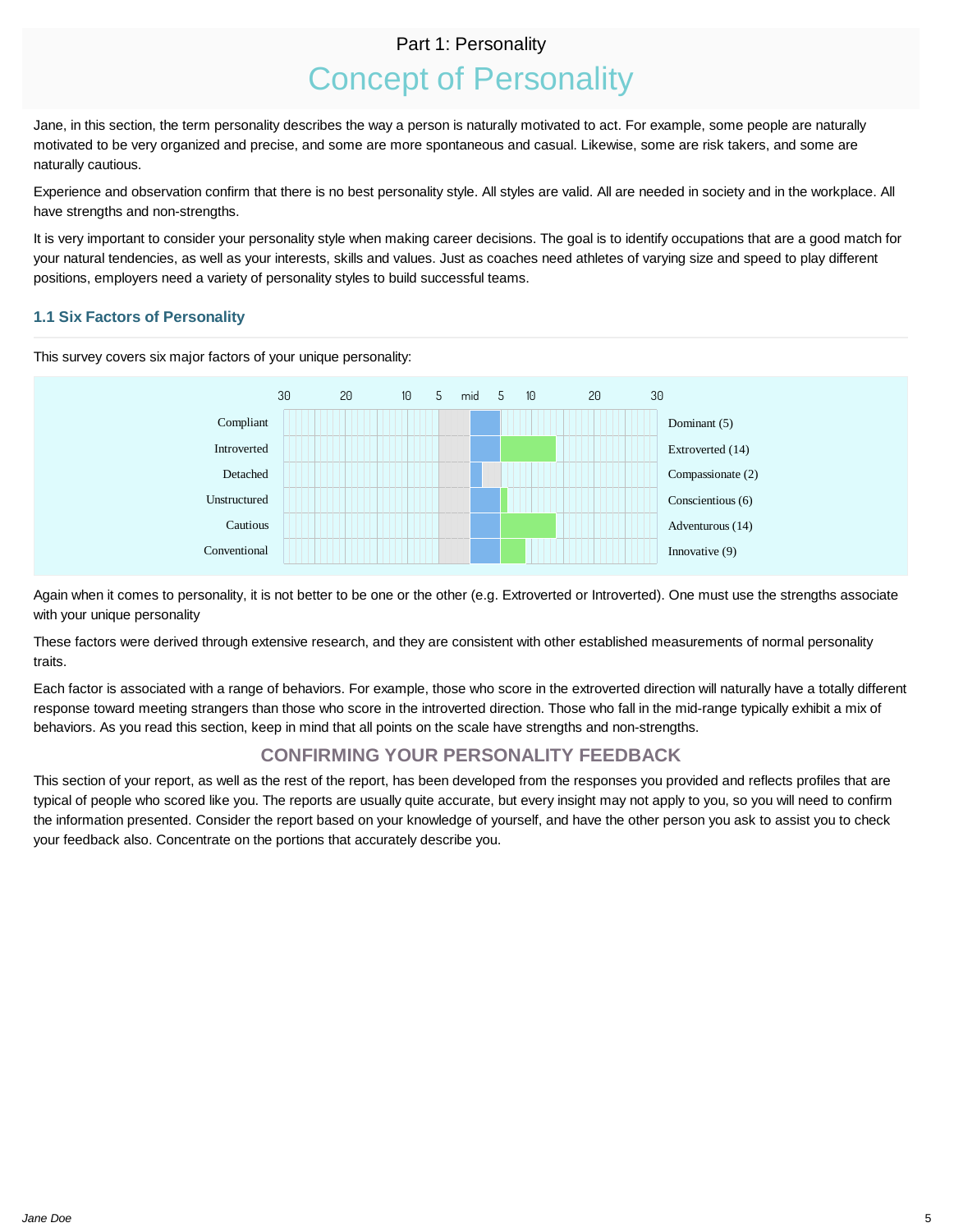#### <span id="page-5-0"></span>**1.2 YOUR PERSONALITY FACTORS AND SUB-FACTORS**

Jane, the next three pages list your six personality factors. They are listed in order from most extreme to least extreme.



**1. Adventurous**

Your score on the ADVENTUROUSNESS scale indicates that you thrive on new challenges. You may feel quite comfortable undertaking activities which entail some risk. Your pioneering spirit causes you to move ahead into new areas with little hesitation.

One of your key strengths is your high level of courage and initiative. Achievement is also very important to you. You probably find yourself setting lofty goals and then driving yourself to succeed. With high ambition and a very competitive spirit, you may find it natural to press for results you can see and measure. You probably expect to win at every challenge you undertake.

The weaknesses that could be present are generally a result of overdoing the associated strengths of this dimension. For instance, you could become so competitive that you step on or manipulate others in order to win and achieve what is important to you.

Also, your natural confidence in your ability to succeed might lead you to think you can be right on everything. Having advisors who will disagree and give the other side of issues will help you accurately evaluate decisions. Finally, you will be more effective by balancing your natural boldness with a measure of caution.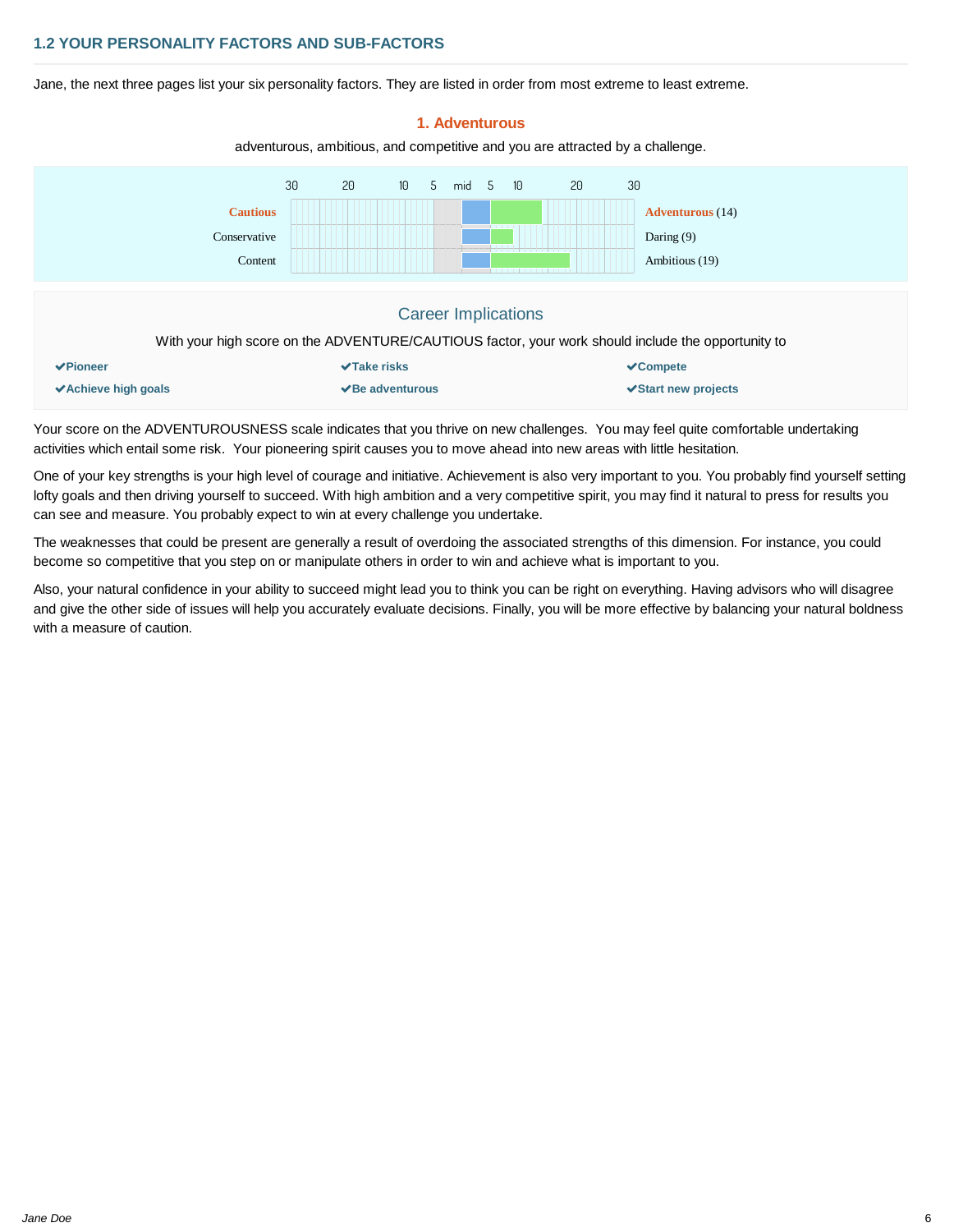## **2. Extroverted**

outgoing and a natural people person who likes meeting strangers; you are enthusiastic and good at networking.



| $\blacktriangleright$ Talk/explain | $\sqrt{$ Promote              | $\sqrt{\frac{1}{2}}$ Encourage |
|------------------------------------|-------------------------------|--------------------------------|
| $\blacktriangleright$ Perform      | $\blacktriangleright$ Network | <b>√Use humor</b>              |

Your score on the EXTROVERSION scale is typical of those who seek frequent interaction with people and have strong verbal skills. Your high energy level probably is quite obvious from your gestures, enthusiastic conversation, and frequent smiles as you communicate with others. You are challenged by opportunities to be persuasive and convincing, and you make a positive impression on large groups.

As a people person, you probably look forward with great excitement to the networking opportunities that come with events such as conventions, reunions, meetings, parties, and similar social activities.

Another area of strength is your spontaneous and uninhibited style. You are not bashful and you likely have a knack for getting more reserved people involved in group activities. You probably are energized by the opportunity to speak or perform before an audience.

Jane, keep in mind that a strength overdone becomes a weakness. Your verbal strengths are a real asset, but there is wisdom in knowing when to be quiet and listen. More awareness of how others are receiving your conversation will help you be more considerate of their interests and conversation needs. For maximum effectiveness consider others around you and adapt your behavior to fit the situation.



## **3. Innovative**

very creative. You especially like to generate and express new ideas and seek mental challenges.

Jane, your score on the INNOVATION scale indicates that you are a very creative person. You excel at generating new solutions and ideas, even though they may sound a bit unusual to others. You may catch yourself daydreaming or playfully considering an idea from various angles. You may express your creativity in a variety of ways, including logical problem solving, working with your hands, or more artistic ventures, such as writing, music, drama, or visual arts.

You also may have a bent for being clever and quick minded. It may be natural for you to seek mental challenges. You enjoy thinking, almost as an entertainment, and you find that it is easy for your mind to analyze subjects both in depth and breadth.

While creativity and imagination are strong assets in many situations, they can be overdone if practical steps are not taken to implement new ideas. You may struggle with keeping focus and with follow-through on projects you start. You may be forgetful of daily, practical matters. Keeping a list, imposing the discipline of deadlines, and a strong commitment to accountability may improve your effectiveness.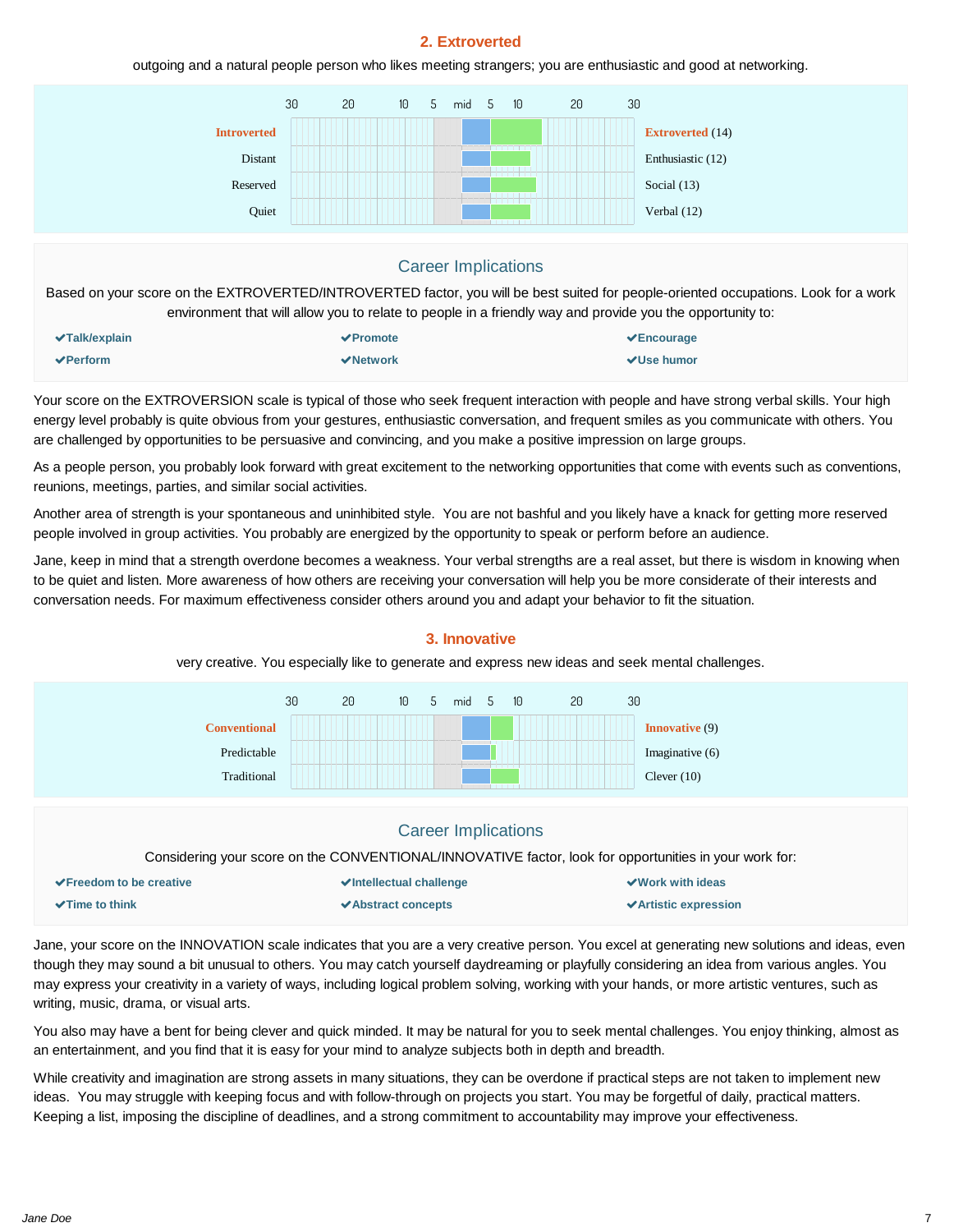#### **4. Conscientious**

accurate, organized, and prepared. You naturally follow rules since you like structure and predictability.



### Career Implications

With your high score on the CONSCIENTIOUS/UNSTRUCTURED factor, you will want to be sure the organizations you join offer a quality product and provide services that are practical and ethical. Also, to use your strengths in your work, consider positions that require you to be

| $\vee$ Well-organized            | √Orderly     | $\vee$ Detailed |
|----------------------------------|--------------|-----------------|
| $\blacktriangleright$ Productive | $\vee$ Exact | √Systematic     |

Your score on the CONSCIENTIOUSNESS scale indicates that you are very committed to being accurate, organized, and productive in your life. You have a strong drive to be precise, so it's natural for you to want to control the quality of your work by maintaining high standards. Your concern for integrity is closely related to your desire to be conscientious and is a key strength. It's very important to you to do what is right, fair, and upholds established procedures.

Jane, with your high degree of discipline you find it easy to follow the rules. In fact, you may prefer environments that are structured because of the predictability and consistency they offer.

You also are determined to do an excellent job of everything you undertake. You approach your assignments seriously and keep your focus on working out logical, practical solutions. Your desire to be economical will be an asset to your family and employer.

Those who are highly conscientious are prime candidates for perfectionism so, remember, everything does not have to be done to a perfect standard.

At times you may find yourself procrastinating with decisions for fear of making a wrong choice. You also may delay, waiting for the perfect opportunity. Work at being more flexible, knowing that sometimes it is necessary to start action before all the particulars are known.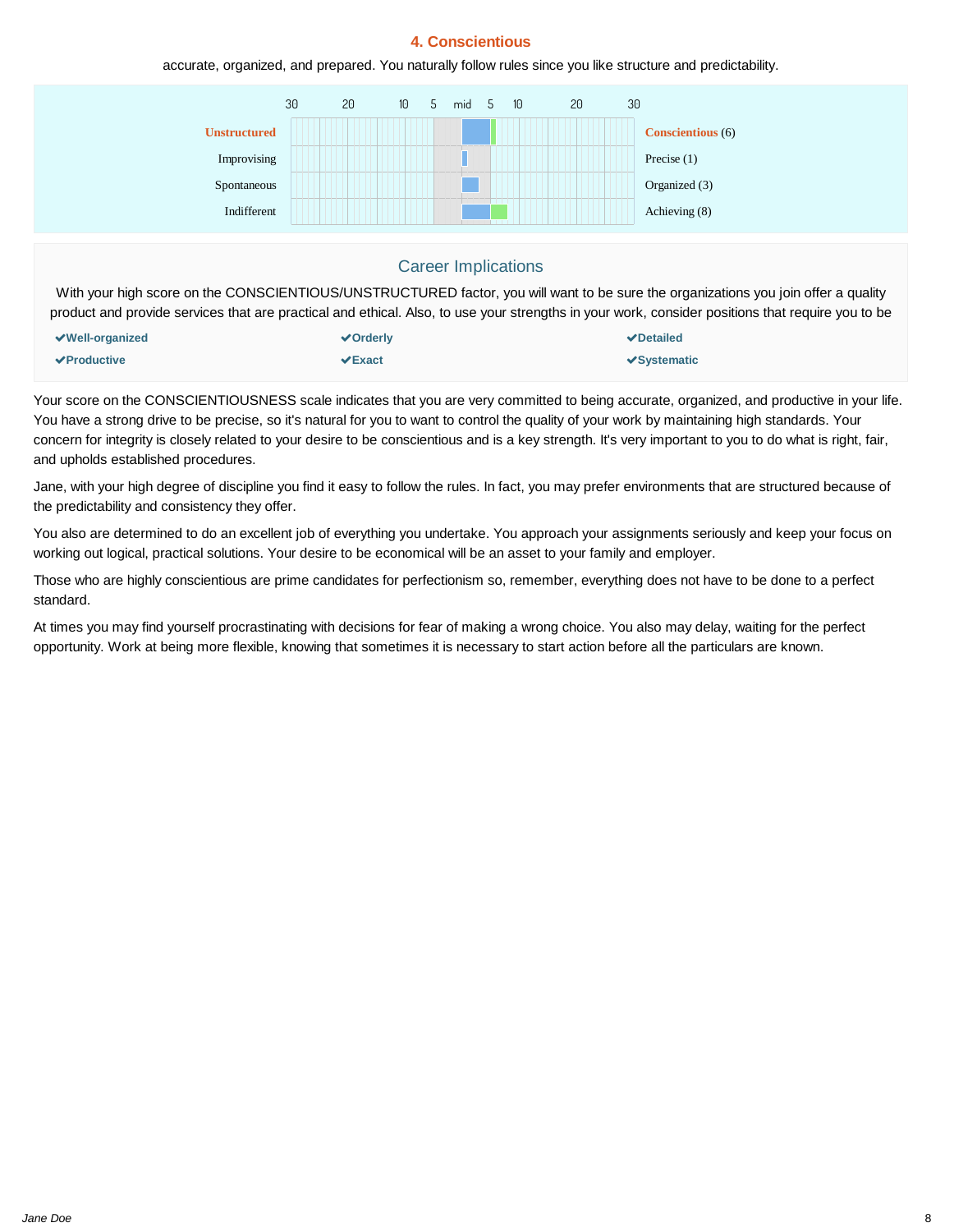## **5. Compliant / Dominant (Mid-Range)**

comfortable as a leader or follower and will adapt to the needs of the situation.



Jane, your score on the DOMINANCE scale indicates a balance in your drive to lead and to follow. Typically, individuals with scores similar to yours simply read the setting they are in and respond accordingly. If someone steps forward to provide strong, quality leadership for the group, you are content to fall in and serve. However, if no clear leader emerges, you are comfortable moving into the leadership role.

This versatility, the capacity to be both leader and follower at different times, is a key strength. Some people prefer to be under the authority of someone else; others seem to be naturally driven to be in charge. God has blessed you with an attitude and a measure of ability and motivation that will allow you to do well in either situation.

The weakness for you to consider is not correctly assessing the situation--or perhaps transferring the conditions of one situation into another that is quite different. By wisely reading the situation, you will be able to determine your role.

#### **6. Detached / Compassionate (Mid-Range)**

agreeable and supportive but capable of being objective about people and situations.



## Career Implications

Your mid-range score on the COMPASSION/DETACHED factor indicates a good balance of compassion and toughness in your personality. You should be quite comfortable in most work environments.

However, for the ideal work environment, you'll want to avoid the extremes. For instance, a cold-call selling environment with frequent rejection may be stressful for you. On the other hand, you may become frustrated trying to help people who don't seem to put forth a good effort to help themselves. Balance is the key for you in this area.

Your mid-range score on the COMPASSION scale indicates that you have a sensitivity to people, but you also find it natural to back away and make a more objective assessment when appropriate. This ability to adapt your response to others, depending on the situation, should be an asset in most work settings. Your even-handed approach toward people should engender respect for you as someone who is both fair and tough.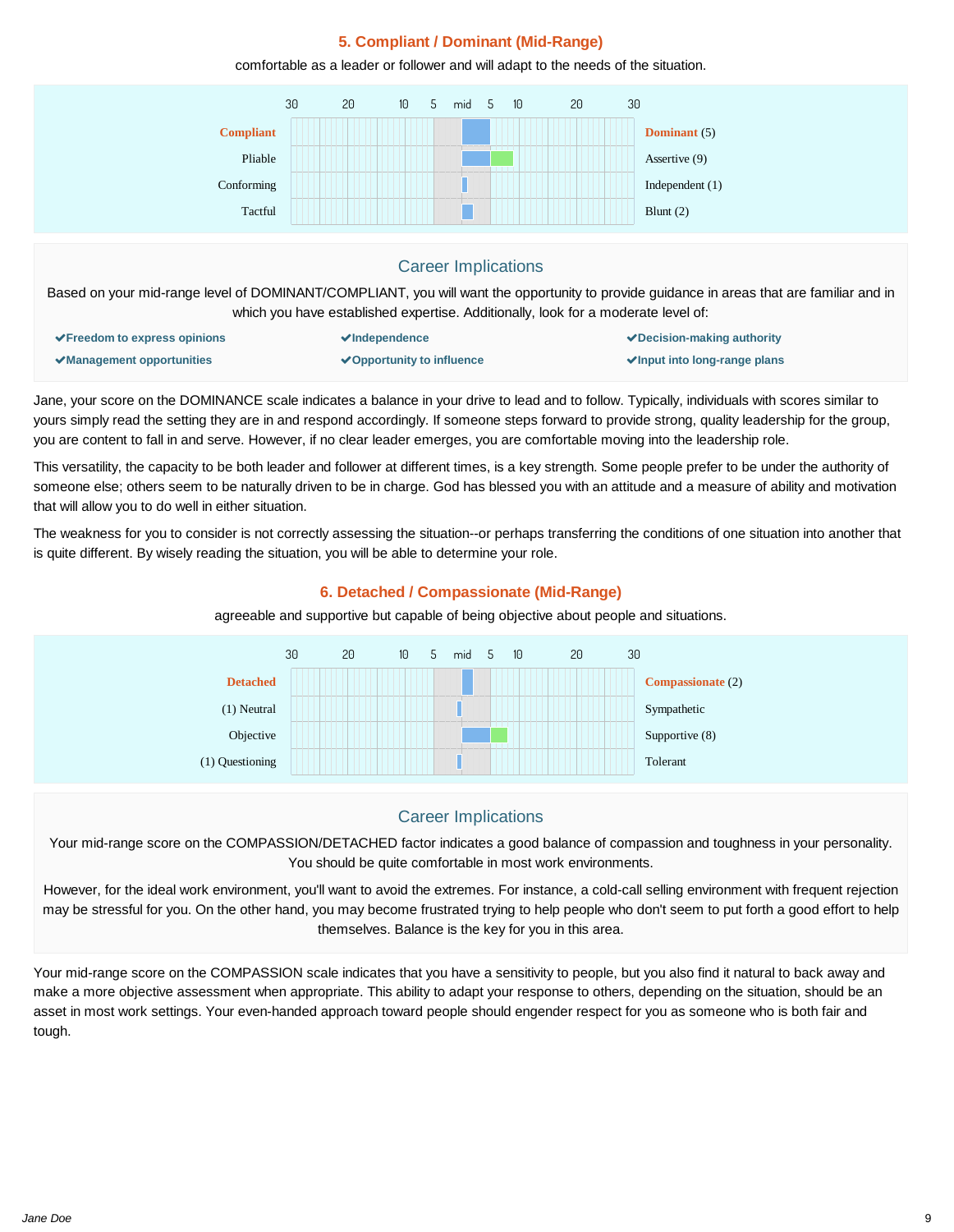## <span id="page-9-0"></span>**1.3 Typical Strengths**

Jane, shown below are strengths that are typical of people who score like you. Look for occupations that will allow you to highlight these strong points. The more you are able to use these strengths at work, the more likely your success and satisfaction. As mentioned earlier, you will need to check with someone who knows you well to confirm whether all items apply to you.

- Leadership oriented; naturally likes to influence others and be in charge.
- Energetic, positive, and enthusiastic; likes involvement in many activities.
- Outgoing, good mixer; energized by meeting new people.
- Strong verbal skills, persuasive, and motivating; can inspire an audience.
- Good at encouraging others.
- Very determined to reach goals.
- Pioneering; enjoys taking a calculated risk.
- Calm and confident in the face of adversity.
- Ambitious and opportunistic; strong drive to achieve and succeed.
- Creative, imaginative, and original; good at coming up with new ideas.
- Quick minded; able to grasp abstract concepts.
- Clever in crafting solutions and responses to problems.

#### **1.4 Typical Non-Strengths**

Shown below are non-strengths that are typical of people who score like you. Improvement in these areas will enhance your performance. On the other hand, try to minimize your exposure in areas that are not your strong points. As mentioned earlier, you will need to check with someone who knows you well to confirm whether all items apply to you.

- Can be too pushy in trying to get results.
- Can be too optimistic about outcomes and people.
- May have a problem with time management and keeping conversations focused.
- May dominate conversations; not always sensitive to the needs of listeners.
- Has a hard time saying "No" to others.
- Can get caught up in work and neglect health and family and needs of others.
- May take unnecessary risks.
- Tends to be overly focused on personal goals and may sacrifice family for success.
- Easily bored with established procedures.
- May have an attitude of superiority.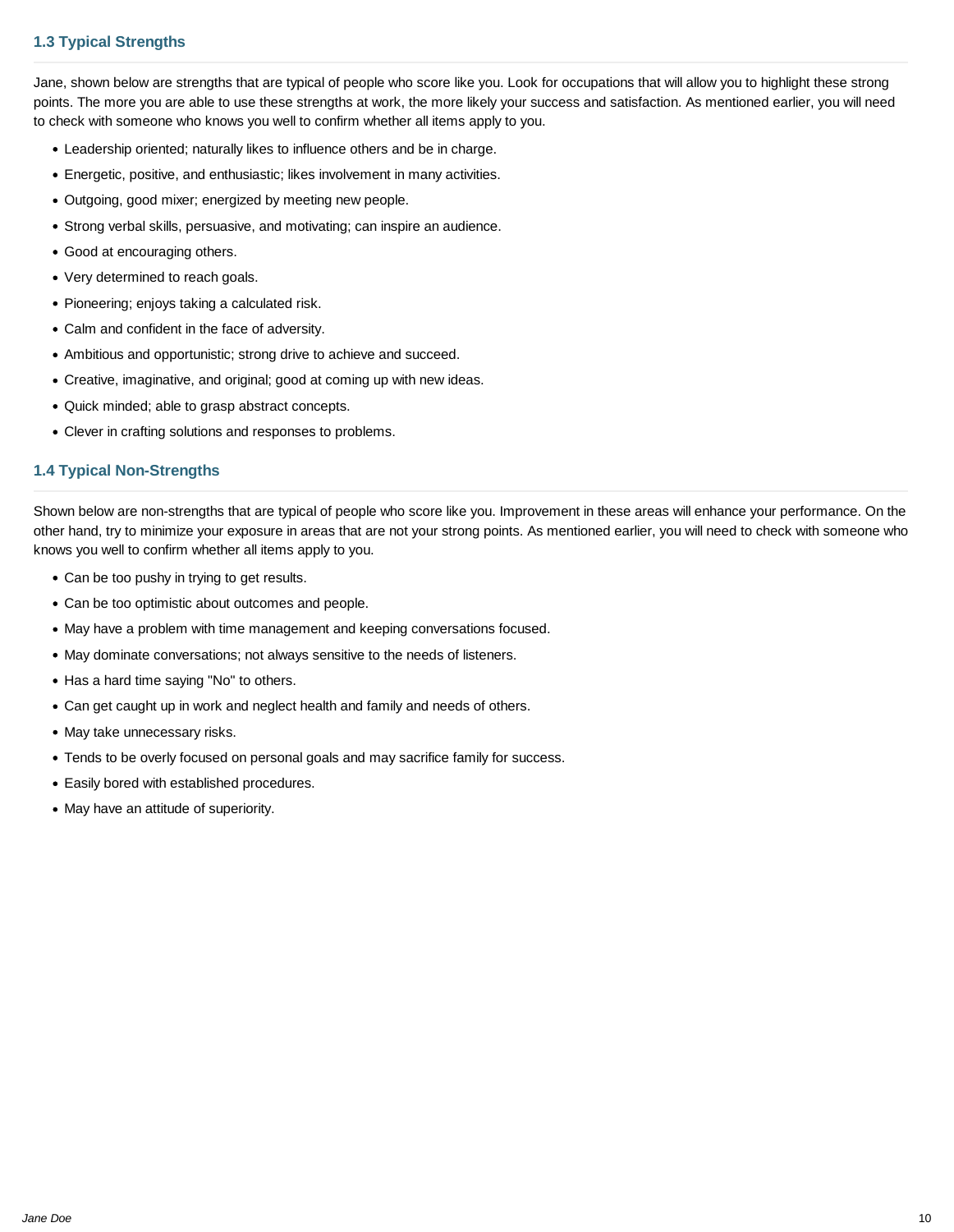<span id="page-10-0"></span>This section provides insights that will be helpful in choosing a career whose environment matches your personality strengths.



#### **Stress**

Your score on the STRESS scale indicates that you are generally quite content and have adapted effective ways of coping with the stresses of life. You typically take things in stride and appear to be the kind of person who remains calm and even-tempered in demanding situations. This may indicate your typical behavior or may indicate that you have no major stressors in your life at present. Occasionally, very low scores can indicate a tendency to deny difficulties. Discussing your results with a family member or trusted friend can help you determine your particular situation.

#### **Indebtedness**

Your scores indicate that indebtedness is not a problem for you. Congratulations on being able to live within your income.

#### **Financial Management**

Your financial management scores indicate that you have average habits in the area of spending, saving, and investing. We encourage you to become debt-free through budgeting and planned saving.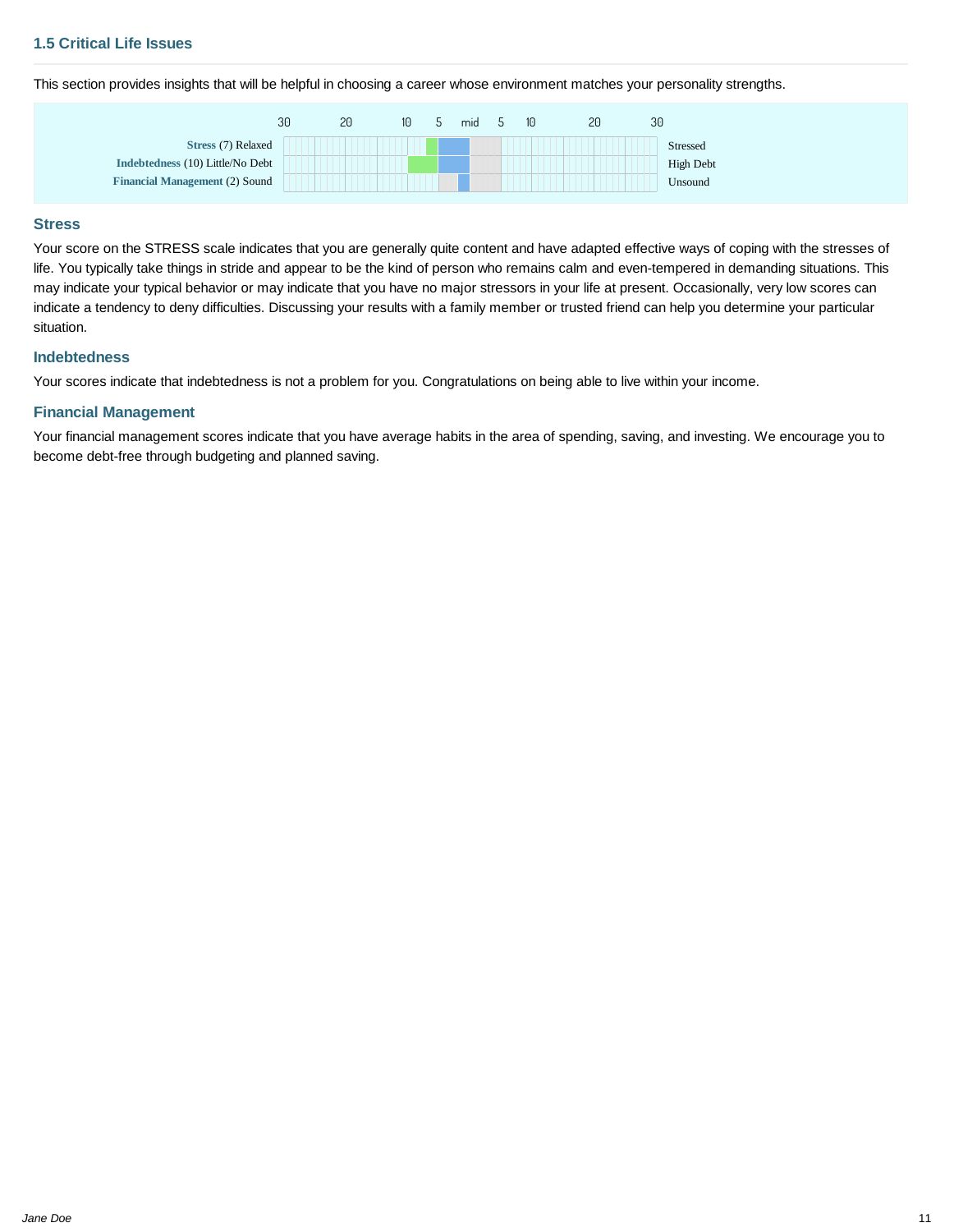## Part 2: General Interests

## Five Major General Interests Areas

<span id="page-11-0"></span>Jane, discovering your general interests is a critical step in the career planning process for one simple reason: People tend to excel when they are interested in the work they do! What may appear as a tedious task to one person may be easy and enjoyable to another who is naturally motivated toward that type of work. In general, work that interests you will be fun even when it involves tasks that, under other circumstances, would be difficult or boring.

Because of the very nature of your interests, your leisure pursuits may have influenced your General Interest scores. This means you will have to use some discretion when interpreting your General Interest section of the report.

For instance, if you enjoy physical fitness and sports, "Athletics" may surface as a high general interest group. However, since so few individuals become professional athletes, recognize the high score for what it likely is: something you will do for fun and leisure but not for a career.

On the other hand, Jane, the more you can relate your work to areas that excite you, the more likely you are to be successful. One person who loved shooting a bow and arrow became the top sales person for a leading archery company by pursuing strong interests in archery and the outdoors. Likewise, many people develop successful businesses from their hobbies. Keep in mind, the more you enjoy what you are doing, the more likely you will be satisfied with your work, and the lower your work stress will be.

There are a number of ways to categorize career interest. This report uses 21 Career Groups arrayed within five major Career Interest Areas, as shown below.



#### **Major Interest Areas and Career Groups**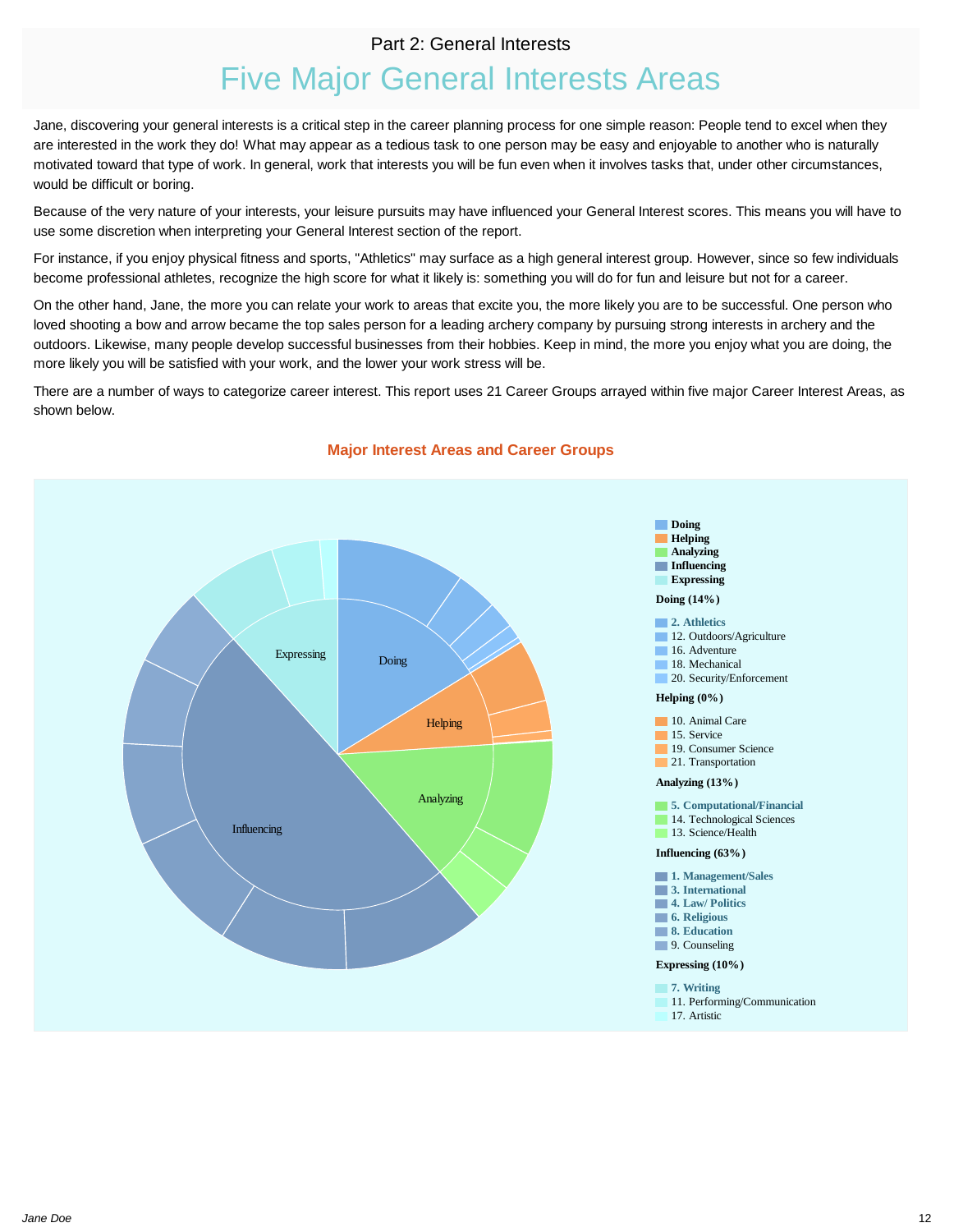### **Five Major General Interests Areas**

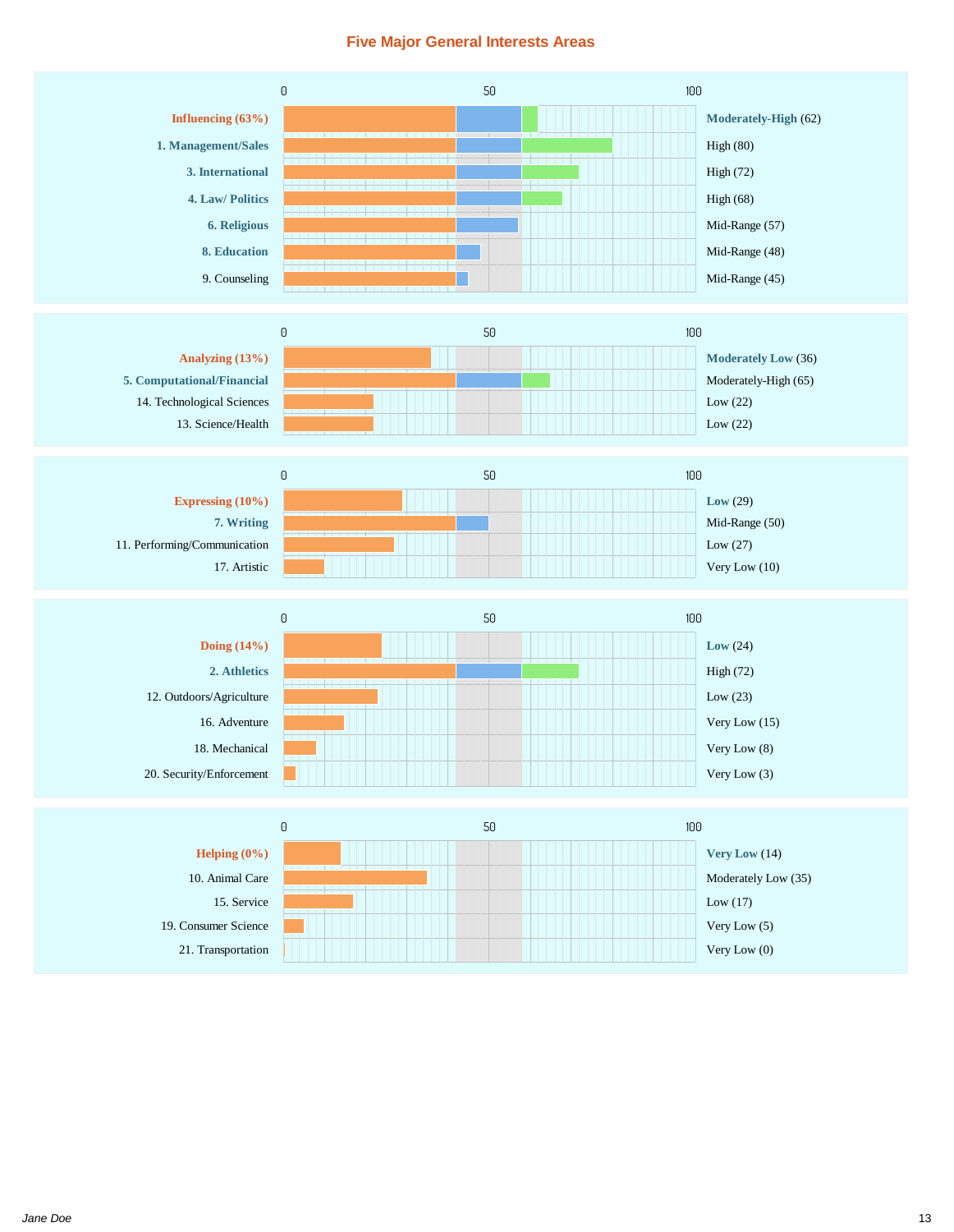## <span id="page-13-0"></span>**2.1 Top Eight Career Groups**

Three components, Activities, Occupations, and Educational Subjects, determine your General Interest career group scores. These interests may be either work or leisure related, or they may be leisure or hobby avocations that you use as the basis for a career. Since the General Interests career groups are made up of several parts, you may find that one Activity group may be very important to you, but other components of the group may not be important to you. Consequently, your top interest is not high on the list of General Interests. For example, you may enjoy math but not care for finance, so your score on the General Interest career group, Computational/Financial, is not high.

The following gives you detailed feedback on the makeup of your career group scores. For each interest category, your scores in the Activities, Occupations, and Subjects components are given.



Note: All groups have Activities, but not all contain both Occupations and Subjects groups

This career group centers on business-related activities, such as managing, selling, developing marketing strategies, as well as starting and operating a business. Occupations might include the following:

| $\blacktriangleright$ Marketing Representative | $\vee$ Buver                | $\vee$ Business executive |
|------------------------------------------------|-----------------------------|---------------------------|
| $\vee$ Real Estate Agent/Realtor               | $\vee$ Retail store manager | $\vee$ Travel agent       |
| $\vee$ Insurance sales agent                   | $\vee$ Stockbroker          | $\vee$ Manager            |

Educational courses to prepare for these career fields focus in the area of business administration, management, marketing, human resource management, and finance.



People who are attracted to this career group often have a strong interest in athletic pursuits, either as an occupation or as a leisure activity. Activities often associated with this field include competing in athletic events, participating with a team, coaching or instructing athletics, training in physical fitness, or teaching sports activities. People who are successful in this career group usually are competitive, possess a natural talent for athletics, display a high level of physical coordination, and are disciplined in their training. Occupations include the following:

| $\vee$ Athletic trainer              | $\vee$ Umpire/official | <b>√ Professional scout</b>                      |
|--------------------------------------|------------------------|--------------------------------------------------|
| $\blacktriangleright$ Athletic agent | ✔ Professional Athlete | $\vee$ Parks/recreation manager                  |
| $\vee$ Fitness instructor            | $\vee$ Athletic coach  | $\blacktriangleright$ Physical education teacher |

School subjects that are common in this area are physical education, exercise physiology, health and nutrition, or other related subjects.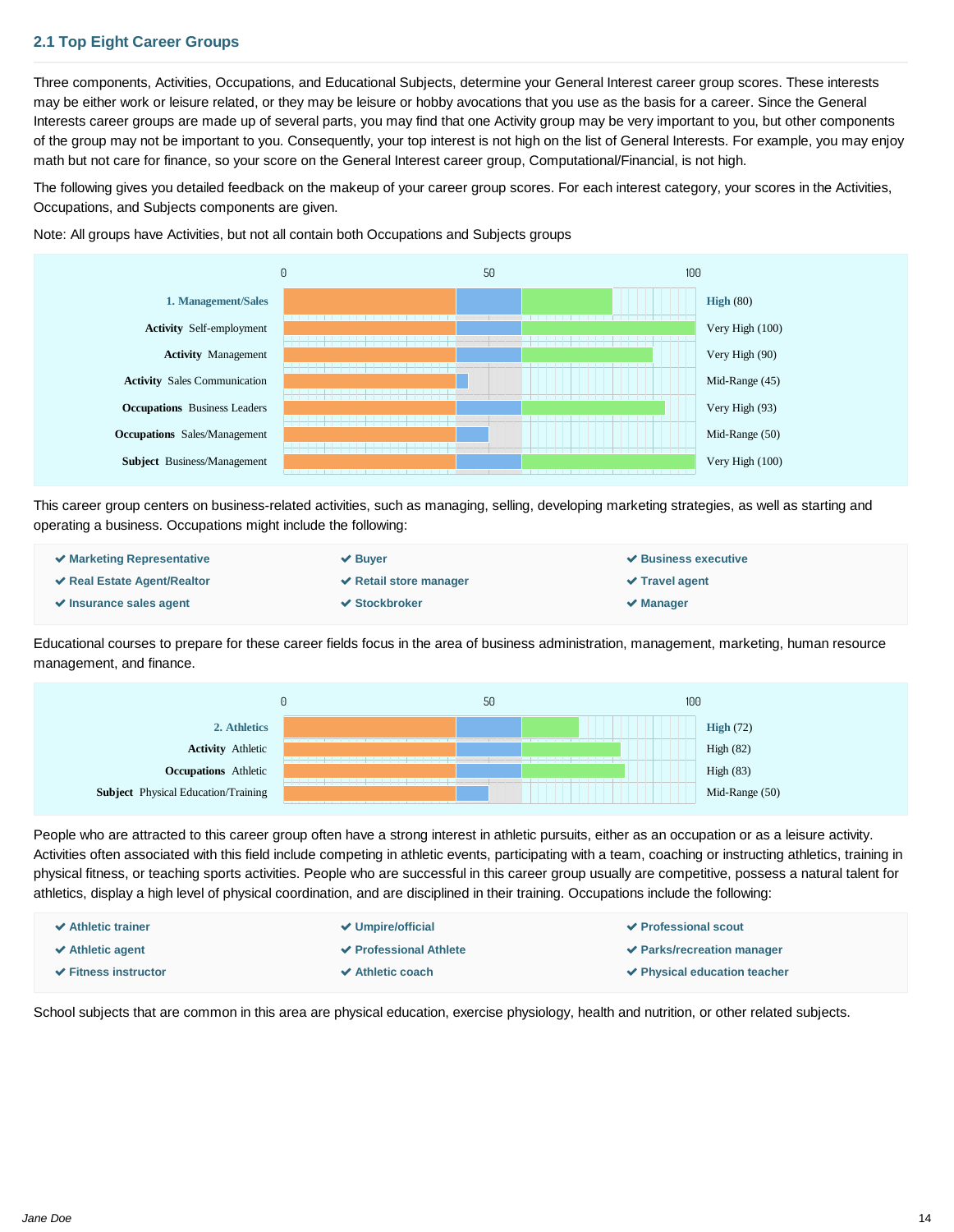

This career group involves a strong desire to travel or work in a foreign country, interact with people from other cultures, and communicate in more than one language. The following occupations are common to this group:



A strong educational background in foreign studies and languages is a must for anyone entering this field.



Those attracted to this career group have a strong desire to influence the thoughts and opinions of others. They typically like to campaign for political candidates, speak publicly on issues at meetings and hold press conferences, represent clients in litigation, and hold political office. The following are a small sample of occupations in this area:

| $\blacktriangleright$ Attorney | $\vee$ Paralegal        | $\vee$ Political scientist  |
|--------------------------------|-------------------------|-----------------------------|
| $\vee$ Arbitrator              | $\vee$ Legislator       | $\vee$ Judge                |
| $\vee$ Senator                 | $\vee$ Campaign manager | ◆ Political science teacher |

Attention to detail, a competitive nature, and resistance to criticism are important to success in these occupations. Advanced education is also needed for many of these positions.



This career group focuses on solving complex problems by using mathematical or financial formulas and concepts. Activities often associated with this group include preparing tax returns for clients, analyzing mathematical formulas, or using statistics to predict future outcomes. People who enjoy work in this career field are usually detail-oriented, analytical, precise, and accurate. The following are typical occupations:

| $\vee$ Computer systems analyst | $\vee$ Economist               | $\vee$ Accountant               |
|---------------------------------|--------------------------------|---------------------------------|
| $\vee$ Banker/ Loan officer     | $\vee$ Statistician            | <b>✓ Database Administrator</b> |
| $\vee$ Actuary                  | $\checkmark$ Financial advisor | $\vee$ Comptroller              |

Education and training may vary but could include accounting, finance, statistics, mathematics, computer science, or economics.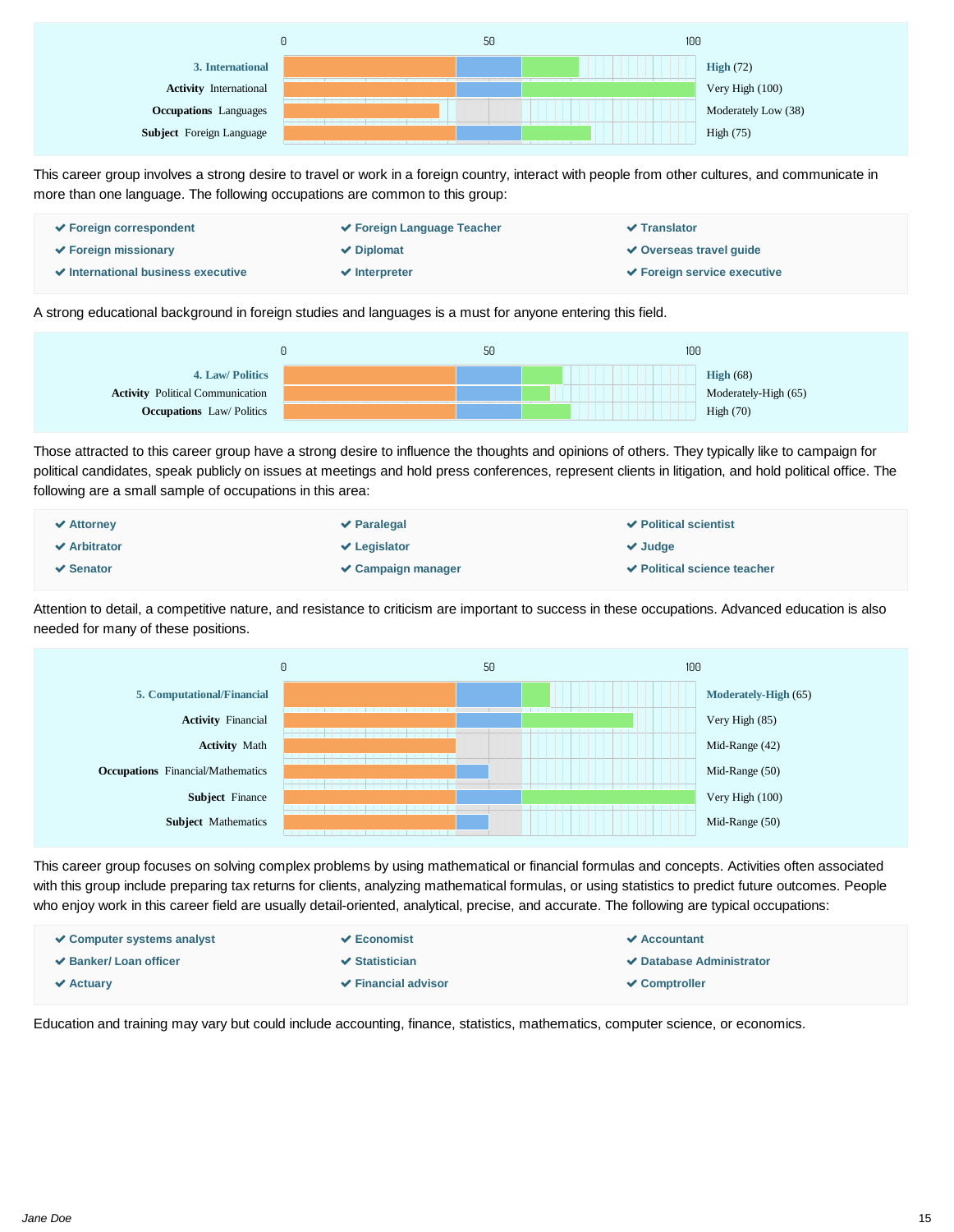<span id="page-15-0"></span>

This career group centers on activities like providing spiritual or religious guidance and listening to others personal problems. Encouraging participation in religious services, talking to others about spiritual issues, and conducting worship services are also part of the typical activities of those in this field. Many people with high interest in this field volunteer their time rather than working in a full-time position. Occupations include the following:



In most situations, an educational background in religious and counseling studies is required.



Work in this group relates to communicating ideas through written materials, such as writing news stories and articles, television scripts, and movie reviews. Composing copy for advertisements and speech writing are also examples of tasks performed by people attracted to this type of work. Occupations include the following:

| $\vee$ Journalist        | $\vee$ Web content editor      | $\vee$ Technical writer |
|--------------------------|--------------------------------|-------------------------|
| $\vee$ Desktop publisher | $\vee$ Editor                  | $\vee$ Writer           |
| $\vee$ Creative writer   | $\vee$ Advertising copy writer | $\vee$ Reporter         |

A sound educational background in English composition, literature, creative writing, and grammar is important for success in this field.



People who are interested in this career group enjoy working with people and helping others learn new skills or master new ideas. Continuing education, developing lesson plans, and record keeping also are part of the daily workload for those employed in these fields. The following are examples of the many jobs in this area:

| $\vee$ Teacher                                 | $\vee$ Instructional coordinator      | $\checkmark$ School principal/ administrator |
|------------------------------------------------|---------------------------------------|----------------------------------------------|
| $\vee$ Tutor                                   | <b>√</b> Vocational education teacher | <b>√</b> Adult education teacher             |
| $\blacktriangleright$ Speech education teacher | $\vee$ Professor                      | $\vee$ Special education teacher             |

Most jobs in this occupational category require a college degree, with some needing further education, such as a master's degree.

## **2.2 Combined Scores**

The tables below contain your actual standardized score on the Activities, Occupations, and Subjects groups. These are the categories that make up the General Interest areas that have been presented on the last few pages. The graph indicates a low interest (left), a moderate interest (mid-range), and high interest (right). Keep in mind that these are interest scores and *do not* take into account your experience or abilities.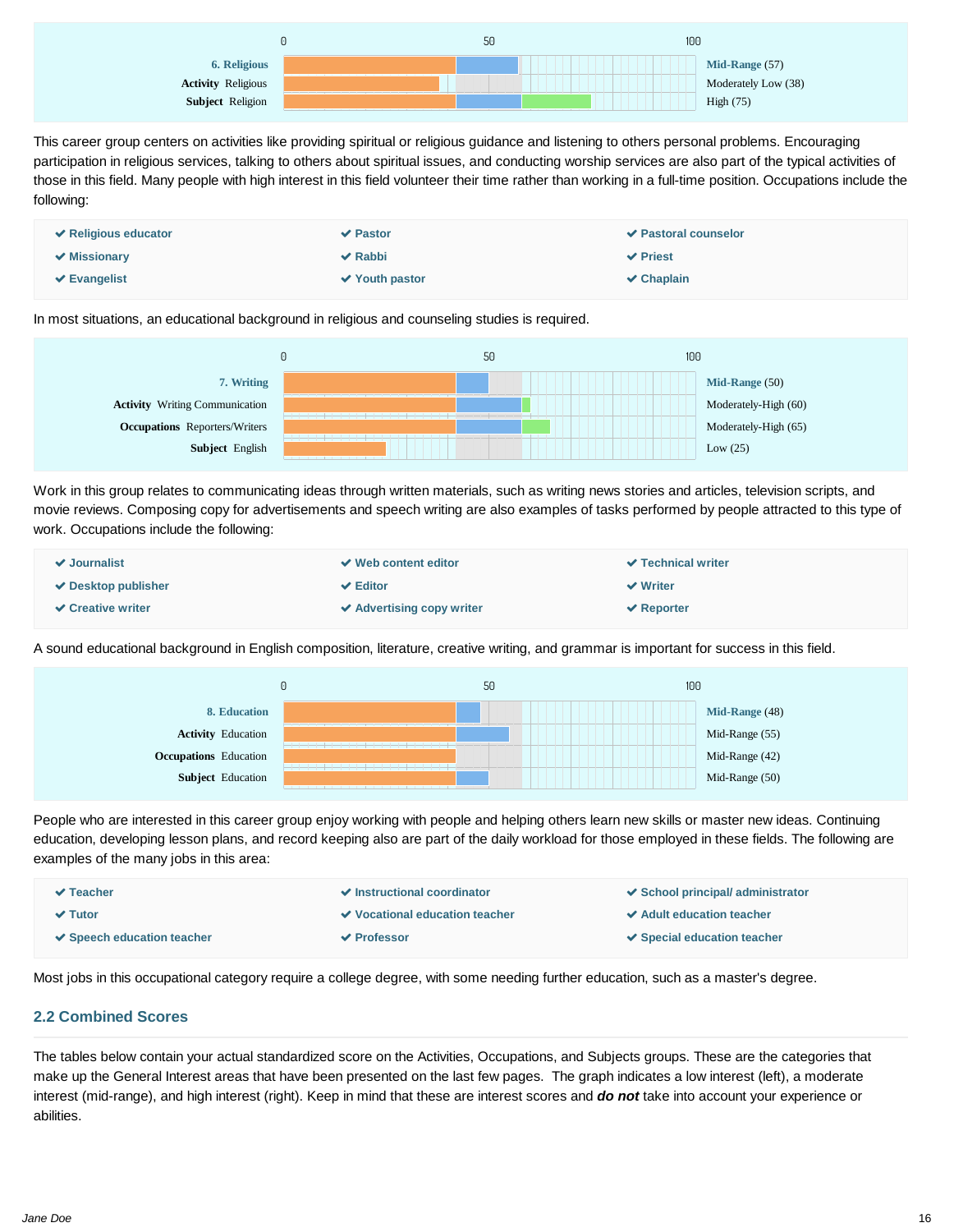### **Activity Groups**

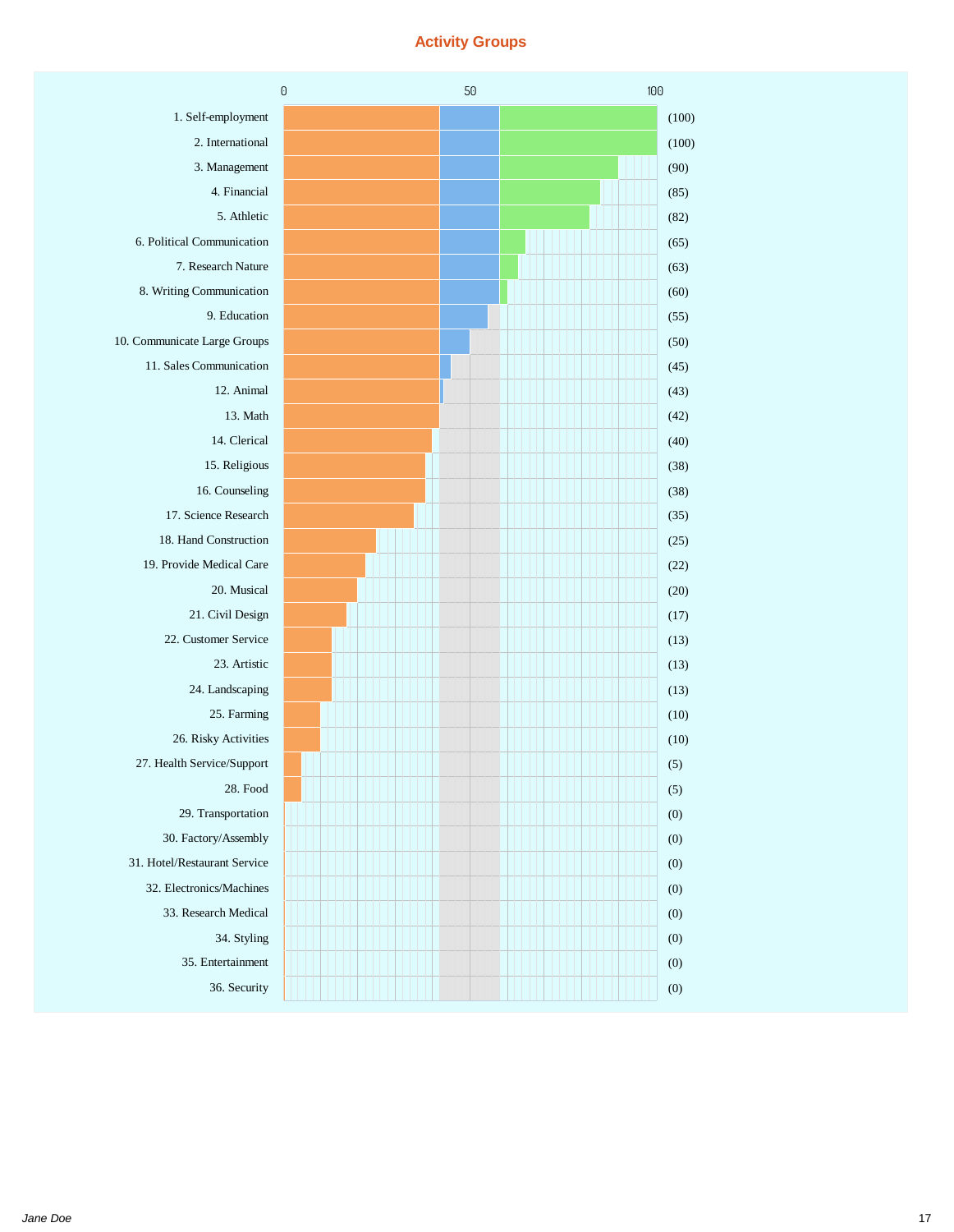## **Occupation Groups**



#### **Subject Groups**

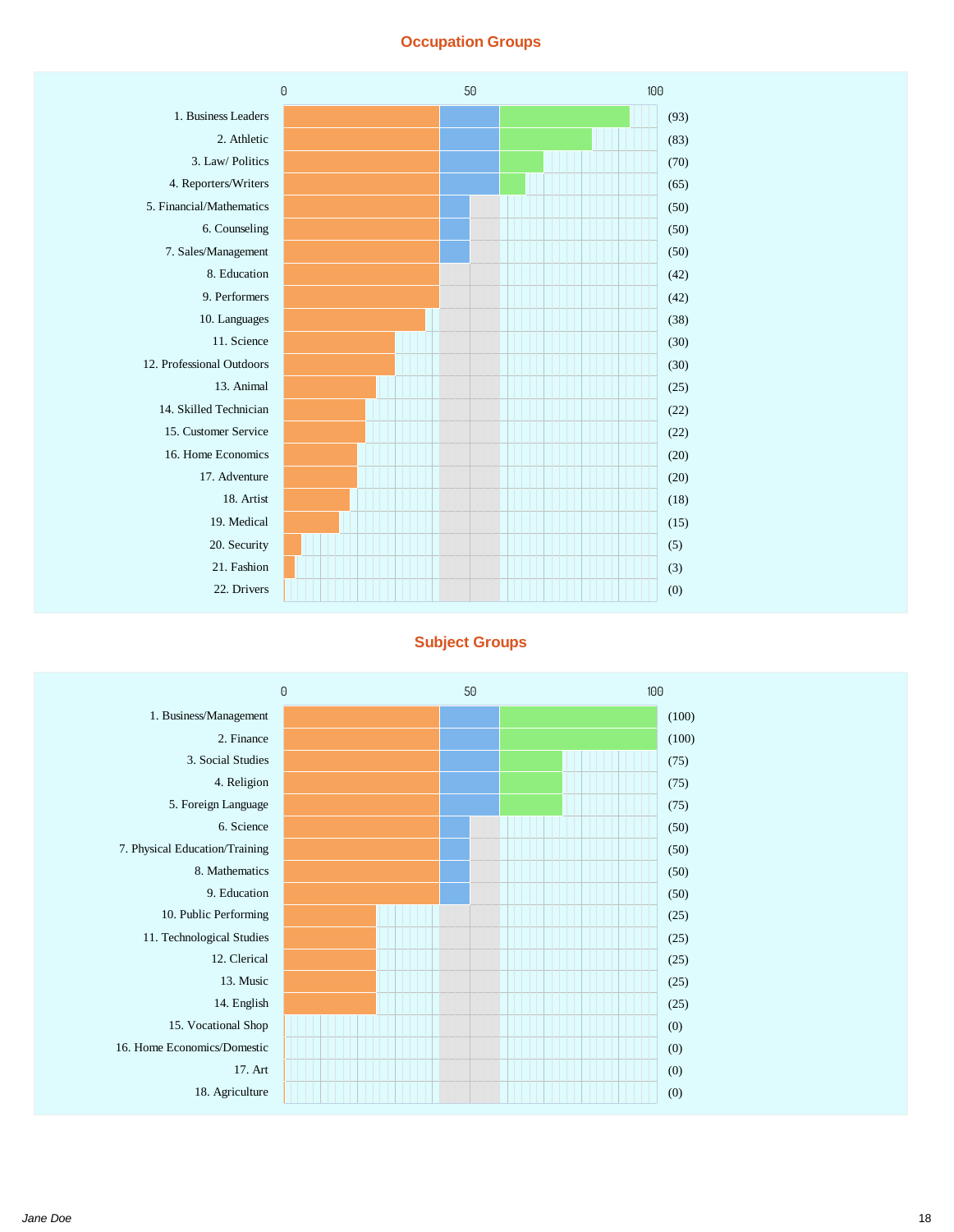## <span id="page-18-0"></span>**2.3 Potential Occupations In Your Top Groups**

Jane, Your top eight Career Groups described on the previous pages provide general definitions for broad groups of occupations in which you have the highest level of interest. Some of the descriptions and occupations in the groups may not appeal to you. That's fine; just make note of what you don't like and use it as a criterion to narrow your career interest. Of course the information in the other sections of this report and the accompanying **Career Direct® Application** and **Career Direct® Resources** sections will help you in this process.

Detailed listings of occupations in these and other groups are shown in the *Job Sampler* that accompanies the *Career Direct®* assessment. Listed in the *Job Sampler* are more than 1,600 occupations, grouped into five major General Interest Areas (Doing, Helping, Influencing, Analyzing, and Expressing). These broad career categories are organized into 21 General Interest Career Groups, as in your report, and numerous career clusters.

#### **TAKE NOTE OF YOUR LOWEST INTEREST GROUPS**

It's important for you to take note of your four lowest interest groups. They are listed in the chart below. Areas of low scores can reveal some insights about your career interests.

| Mechanical                                                                                                              | 0        | 50 | 100<br>Very Low (8)   |
|-------------------------------------------------------------------------------------------------------------------------|----------|----|-----------------------|
| Install, repair, work with hand tools, build and/or operate machines, diagnose mechanical problems.                     |          |    |                       |
| <b>Consumer Science</b>                                                                                                 | $\Theta$ | 50 | 100<br>Very Low (5)   |
| Plan menus, cater, manage a restaurant, design new fashions, style hair, decorate, specialize in home management.       |          |    |                       |
| Security/Enforcement                                                                                                    | 0        | 50 | 100<br>Very Low (3)   |
| Carry out investigations, conduct surveillance, protect people and property, respond to alarms, prosecute law breakers. |          |    |                       |
| Transportation                                                                                                          | 0        | 50 | 100<br>Very Low $(0)$ |

Drive various vehicles, provide public or private transportation.

Note: Vocational/General Interests are not the same as skills. They reflect your motivation toward a career field but not your ability to work in that field. Most people have abilities that support their interests. If not, they usually try to develop their skills further or look at a secondary career area. For instance, someone who loves sports but does not have the skills to pursue an athletic career may decide to become an athletic trainer or a sports referee.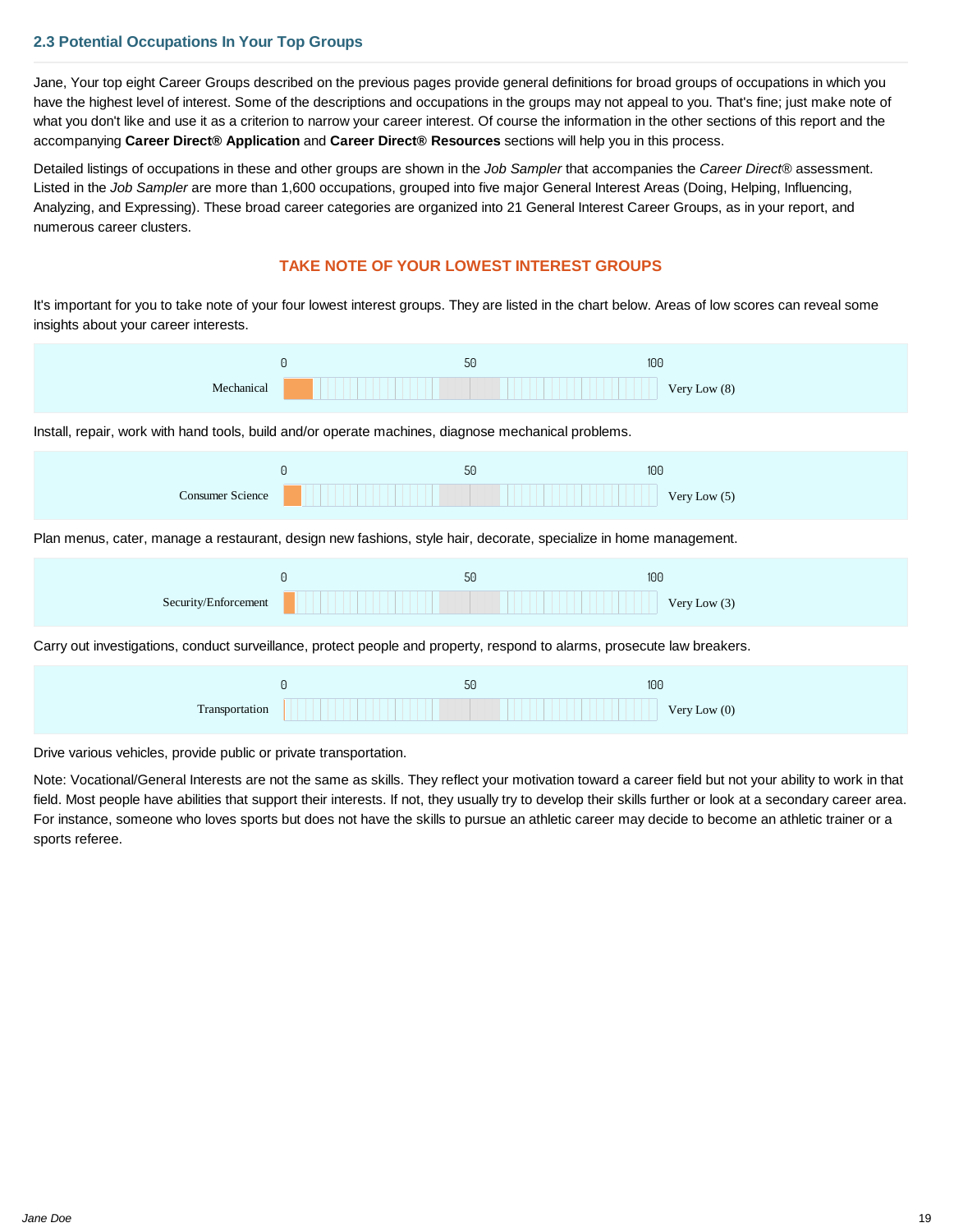## Part 3: Skills and Abilities

## <span id="page-19-0"></span>Skills Area Key Criteria for Choosing an Occupation

#### **Skills Area Key Criteria for Choosing an Occupation**

Jane, an understanding of your skills will be important as you evaluate potential occupations. It is very critical that you match your work to career fields that utilize your best skills in order to gain the personal joy of doing something that comes naturally.

There are two key reasons for building on your natural strengths. First, doing so will help you to maximize your potential. Working in your natural strengths starts you at a higher baseline, helps you learn faster, and achieves more from the same amount of effort. For example, some people could practice singing for years but never have the ability to be successful as a singer because they simply lack the natural skills to excel.

Second, working in your natural strengths is just more fun. It's true that people experience less job stress when they are using skills with which they naturally excel. It also seems logical that you enjoy using these skills because they have been recognized, valued, and rewarded by others in the past. Your confidence will continue to grow as you use your natural skills, thus leading to even more success and joy in the future.

The bottom line is that you are most likely to excel when you use the skills that come naturally and bring joy in their use. Although you do need to be mindful of your weaknesses, it is generally unproductive to make them the primary focus for your work. In the area of skills then, try to swim with the current, not against it.



#### **Skills and Abilities**

Note: This section's skill scores are from your self-assessment, not an achievement test. Research indicates that self-assessment can give an accurate overview of a person's skills.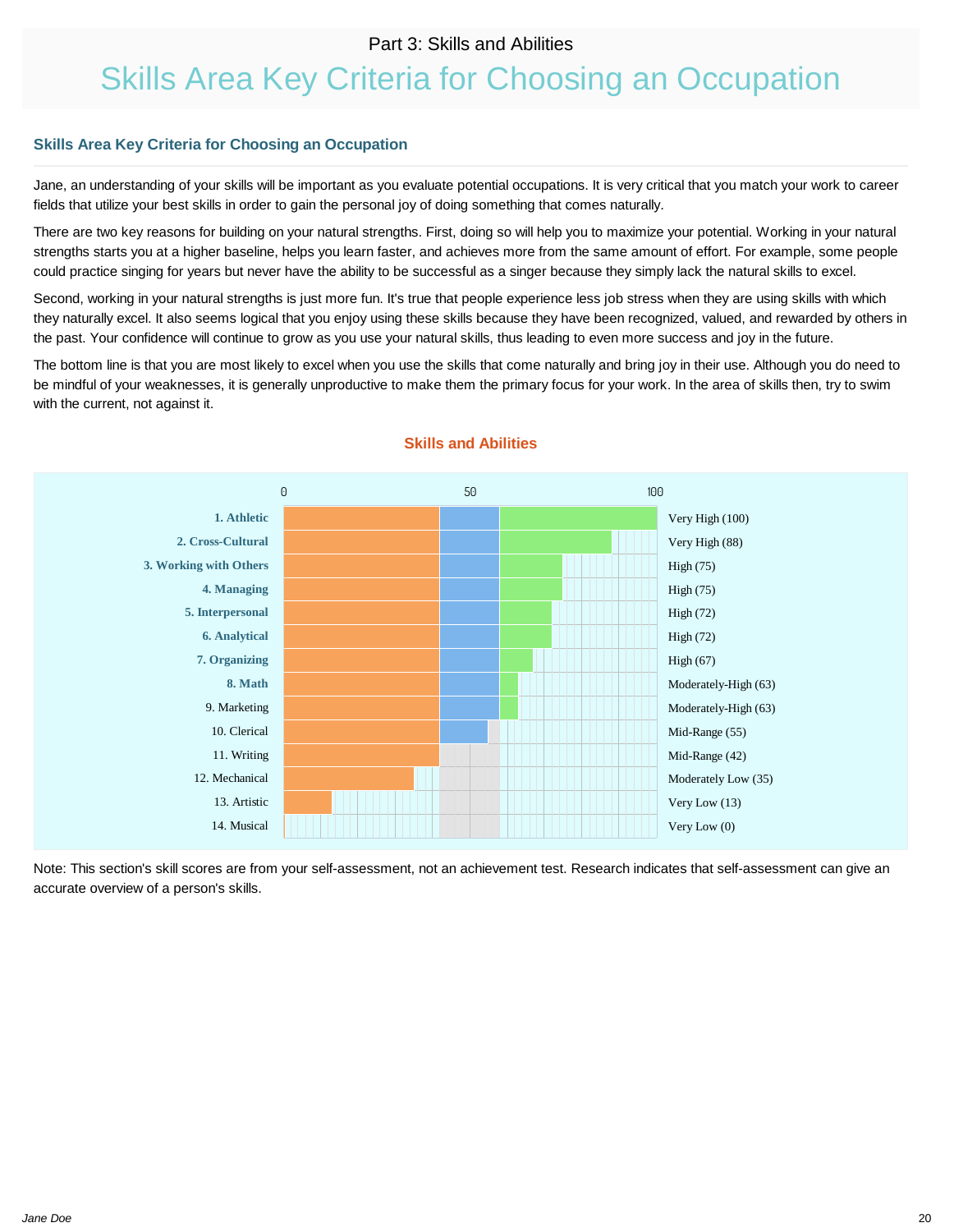#### <span id="page-20-0"></span>**3.1 Skills and Abilities: Top 4 Areas**



Because you scored high in this category, it is likely that you have a high level of physical coordination, athletic skills, hand-eye coordination, and a deep desire to compete. In addition, you may be highly motivated to see people push their physical potentials to the limit through discipline, training, healthy dietary habits, rigorous exercise, and adherence to athletic ideals. Developing this skill may involve further training in medical, rehabilitation, or athletic areas.



A love for language, as well as communicating with people of differing cultures typically characterizes people who score high in the cross-cultural category. In addition, they have a knack for perceiving, understanding, and adapting to the customs of international cultures. Typically, their interests lie with some dimension of translating languages, either in a business, government, or humanitarian-type effort.



Socializing with people comes naturally to you since you love to work with others. You enjoy working with the public and will probably do well in careers where you can capitalize on your natural ease in meeting people and making them feel welcome.



This skill area focuses on an ability to excel when coordinating the activities of others. A high score usually indicates an ability to persuade and motivate others. People readily respond to your convincing leadership. You likely are adept at delegating work and making decisions. To maximize the use of these skills, you should consider occupations that include management, promoting, delegating, and leading others.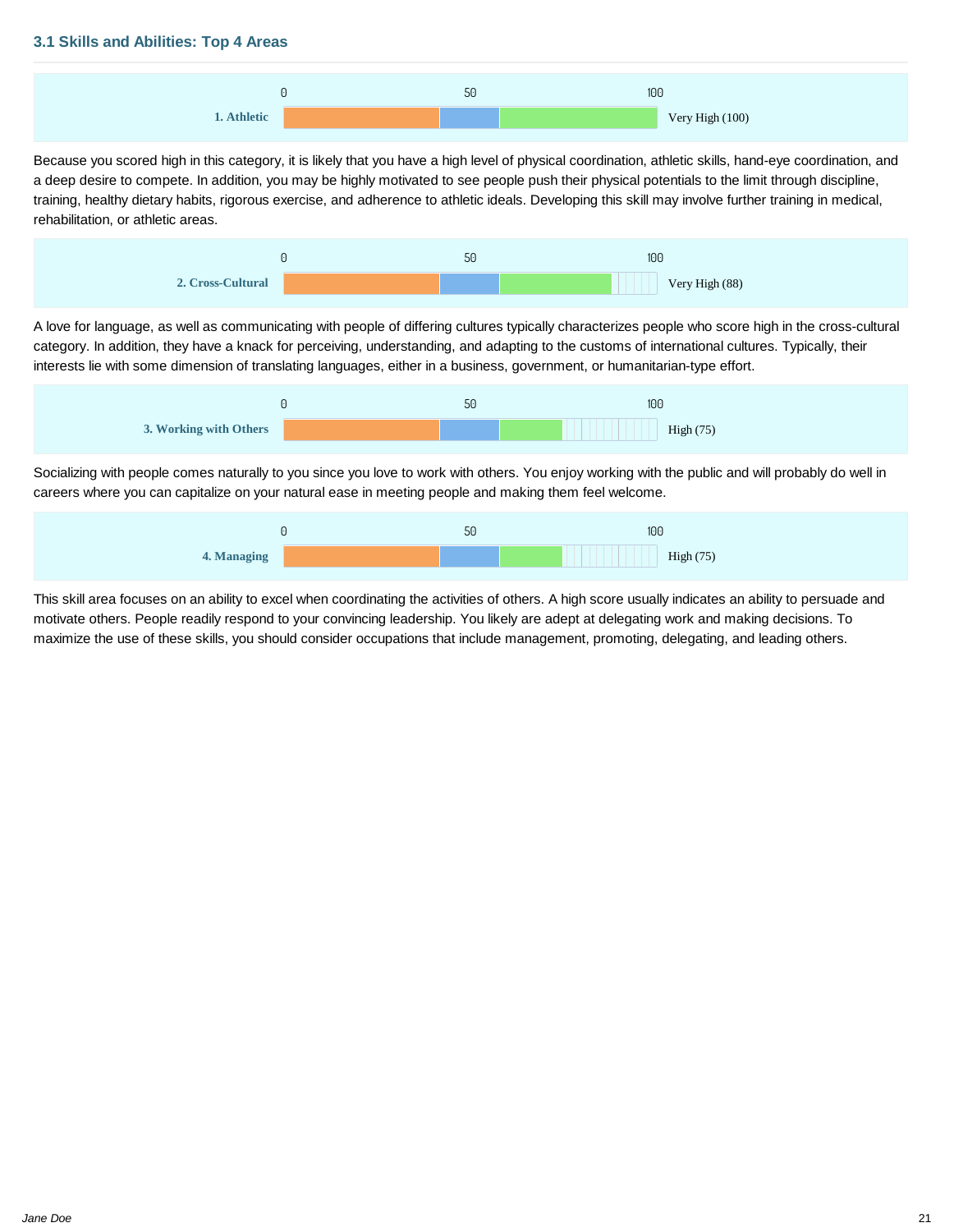#### **3.2 Skills and Abilities: Evaluate Your Skills**

Carefully examine your highest ranked skills and analyze the relationship among them. How much overlap is there? Is there a common theme to your skills? Do any of your skills relate more to areas that you would use as a hobby than as a basis for your occupation? If so, are there ways that these hobby skills could transfer to your work? The Action Plan that accompanies your report will guide you through these and other questions. Completing this analysis will be key to gaining full benefit from your report.

#### **DEVELOP YOUR SKILLS**

Exploiting your natural strengths does not in any way mean that training, education, hard work, and dedication are not required to further develop your skills. On the contrary, most successful people become so by working diligently at what they do. Think of the professional golfer who develops natural athletic skills by hitting hundreds of balls every day. Likewise, consider a pianist who spends hours practicing in order to fully develop natural music skills.

#### **MINIMIZE YOUR EXPOSURE OF YOUR LOW-SCORING SKILLS**

Jane, as with interests, please take note of the skill areas in which you scored the lowest. They are the ones listed at the bottom of the chart on the previous page. Areas with low scores can reveal some insights about your career interest. It could be that these are not natural strengths, or perhaps you never have had the opportunity to develop them. In either case, it would be best not to pursue occupations that require heavy use of your low scoring skills, unless you pursue more training first.



#### **YOUR LOWEST FOUR SKILL AREAS**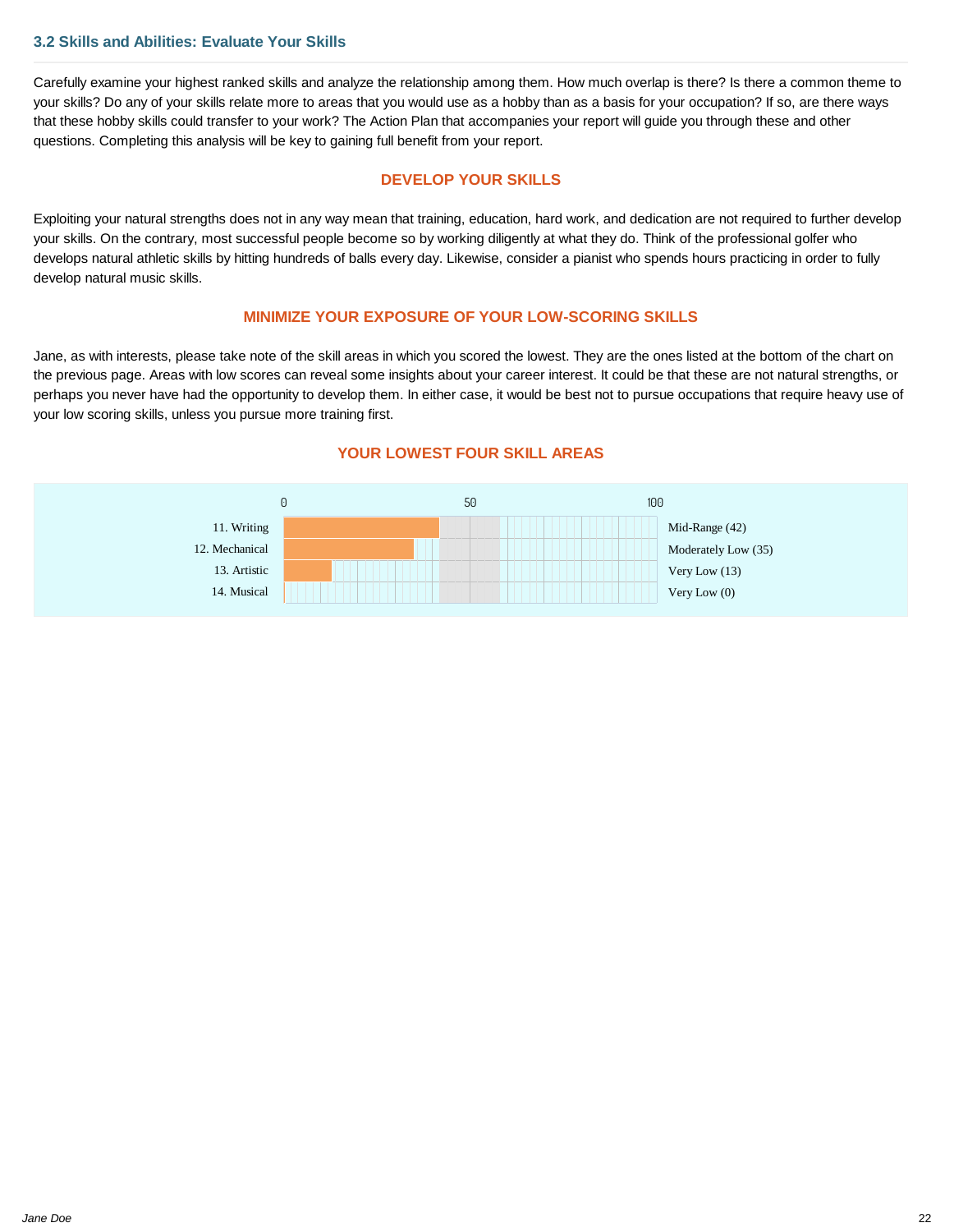## Part 4: Values

## Values Are Important To Career Decisions

#### <span id="page-22-0"></span>**Values Are Important To Career Decisions**

Jane, you can be in a career field that is a good match for your vocational interests, skills, and personality strengths and still experience job dissatisfaction and stress if your work does not match your values. For example, many people value working outdoors and will never feel totally comfortable working in the confines of a building. Others may need to know that they are helping people directly in their work and will not be satisfied working alone or with machines.

Many people think that they can be happy doing most anything if it makes them successful in the material sense. All too often, they find themselves unfulfilled and burned out after only a few years into their careers. Using values as a criteria for career choices can preclude much of the disappointment and career stress present in today's workplace. As you review your priorities to see if you are being consistent, compare them to the way you are actually operating. This three-part section on values is designed to help you define the priorities and values that will guide your life and work.

Expect your values to change; these are your priorities and you can change them any time you want. Most people will find that they do change some of their priorities as they age and as their family situations change. It is a good idea to save this report for future reference. A periodic review will enable you to make updates and see how well you are sticking with your priorities.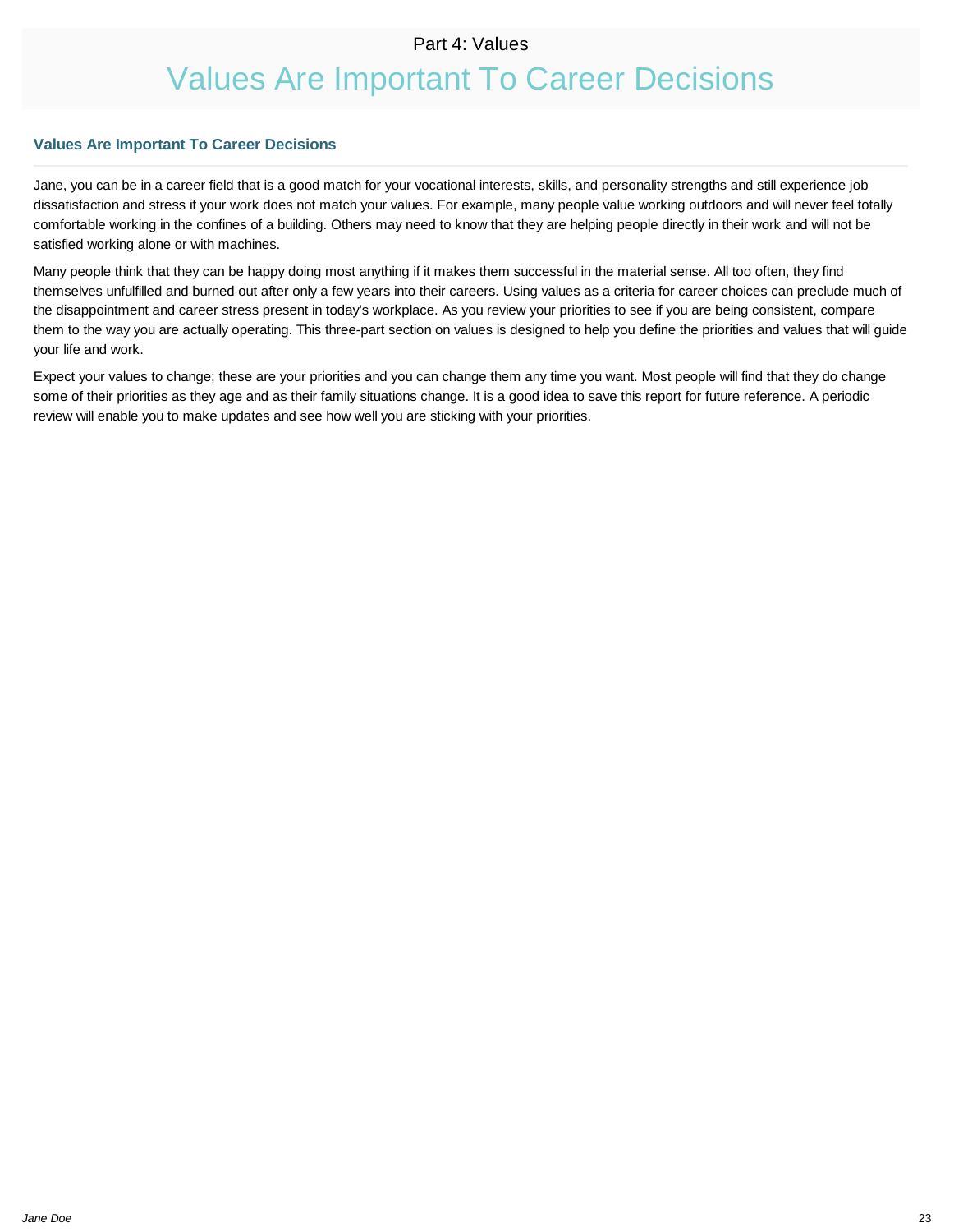<span id="page-23-0"></span>

#### **YOUR PRIORITIES FOR THE 12 VALUES THAT RELATE TO WORK ENVIRONMENT**

#### **CONSIDER THE TOP 4 AS IMPORTANT CRITERIA FOR EVALUATING POTENTIAL OCCUPATIONS AND POSITIONS**

#### **1. Stability**

You enjoy working in an environment of consistency, an established routine, and no surprises. You value regular hours, steady salary, and a schedule that does not change.

#### **2. Challenge**

You need the opportunity to solve tough problems and work make-or-break issues. Look for difficult assignments and obstacles to overcome. Controversy is not a problem, because you enjoy restoring order where there was chaos.

#### **3. Independence**

You will want to make decisions for yourself, so look for considerable job autonomy. It is important that you be able to do things the way you want to do them. Everyone has to have guidelines, but it is important that you are able to experiment with your own ideas and work without someone looking over your shoulder.

#### **4. Travel**

Look for occupations in which you are able to travel and see different parts of the world. You enjoy meeting new people, taking frequent trips, and having responsibilities away from the office.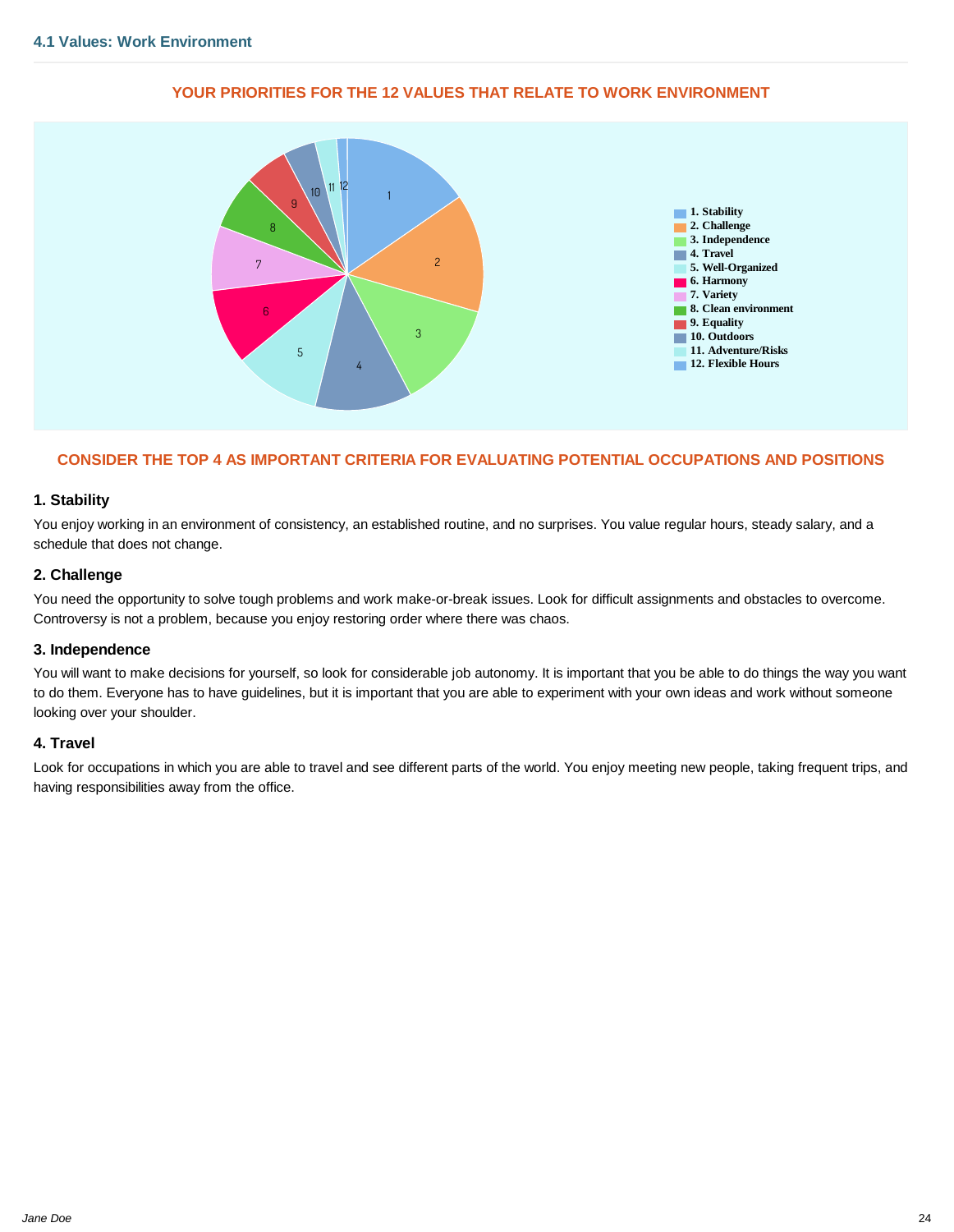#### <span id="page-24-0"></span>**4.2 Values: Work Outcome**

Although most people have a number of expected rewards from their work, it is important to decide what is most important. For instance, more education and higher income typically go together, but beyond a certain level continuing education may not correlate with a higher income. Likewise, having a leadership position does not always enhance one's security. Whether we think about it or not, most of us have to make tough choices in this area.

It's very important that you recognize that your priorities are an individual matter. Allowing someone else to exert too much influence over work values is one of the biggest mistakes people make in choosing a career field. This is your opportunity to think through this critical area and make sure you know what is really important to you.



#### **YOUR PRIORITIES FOR THE 8 OUTCOME VALUES THAT YOU EXPECT FROM YOUR WORK**

#### **THESE OUTCOMES ARE THE MOST IMPORTANT TO YOU**

#### **1. Leadership**

You feel comfortable in positions that include responsibility for people and resources. You are comfortable taking charge, telling others what to do, and making decisions for the group. Your work should include the opportunity to lead a team toward common goals.

#### **2. Career progression**

You are interested in occupations that offer a well-defined progression of career positions. You enjoy moving up in the organization by increasing your responsibility and authority at work. Look for job settings that offer a chance to grow and develop as a professional.

#### **3. High income**

You value being highly rewarded financially for your efforts at work. To feel successful in your work, you believe a high income level is a necessary factor.

#### **4. Recognition**

You are willing to work hard in order to be known as someone who has made his or her mark. Recognition of accomplishment is a big motivator for you, so analyze potential occupational choices carefully to be sure that a clearly defined rewards system is present.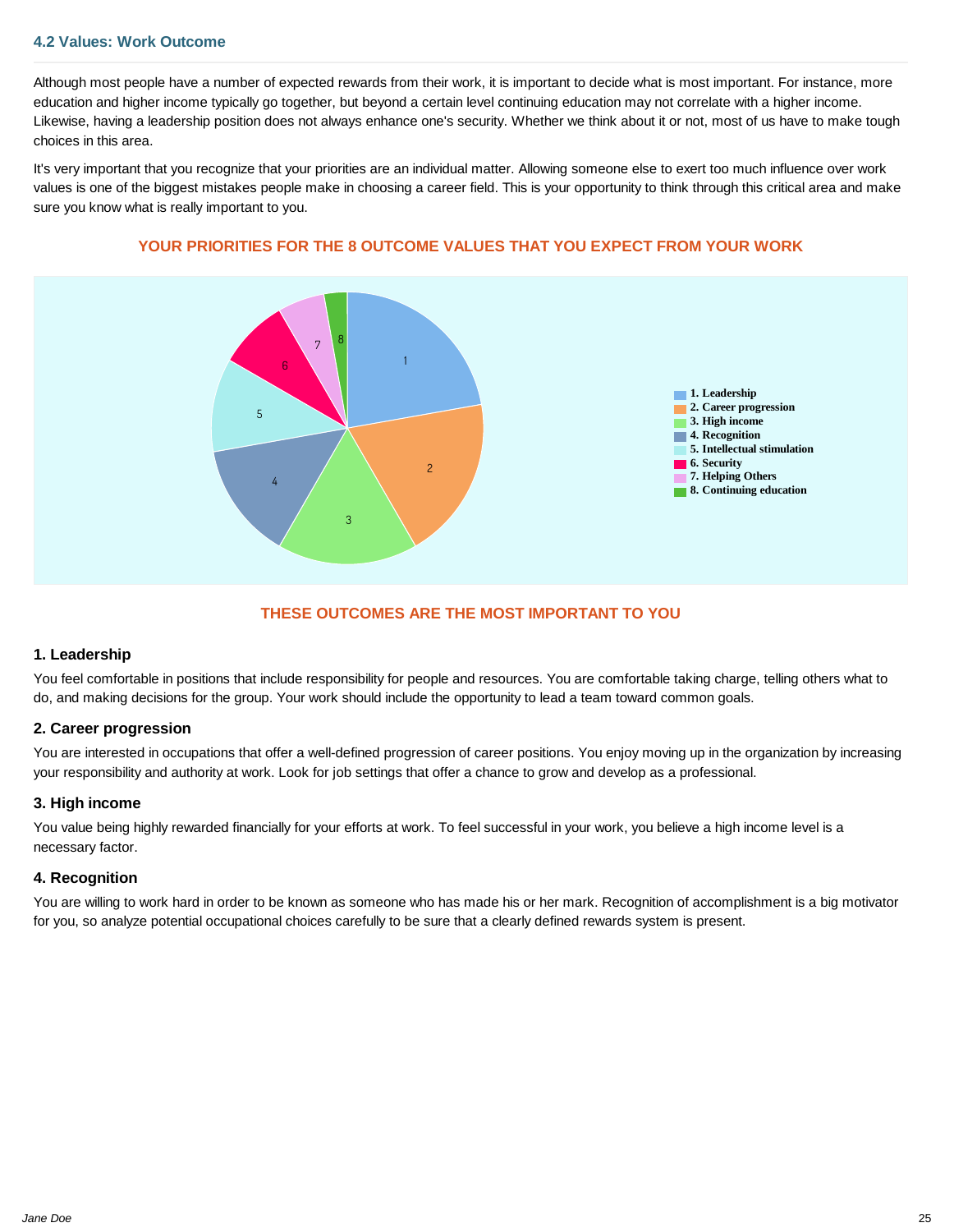#### <span id="page-25-0"></span>**4.3 Values: Life Values**

This area is important to career planning because many people find it difficult to align the way they live and work with their life values. The fast pace of life, the strains of financial overcommitment, and the complexity of life in this time cause many to feel like it's all they can do just to hang on each day.

Experience shows, however, that people who thoughtfully decide on a life purpose and then make career choices that contribute to that goal have a unique peace and sense of fulfillment about their work. Your top four items that relate to life purpose are listed on the next page.



#### **YOU PRIORITIZED 9 VALUES THAT RELATE TO LIFE PURPOSE**

#### **LISTED BELOW ARE YOUR TOP 4 LIFE PRIORITIES**

#### **1. Family**

Your family has a high value for you and you want to be able to care for them whenever they need you. You consider it important to be available and involved in their activities. Having a lot of quality time with your family is important to you and should be an consideration to the occupational choices you make.

#### **2. Friends**

Making and keeping friendships is an important part of your life. You enjoy spending time with close friends, helping them when they need you, and building and developing new friendships. You value a lifestyle that allows time to get away from responsibilities and to enjoy time with close friends and acquaintances.

#### **3. Achievement**

You set lofty goals and strive for excellence in all you do. Achieving your full potential in work is extremely important to you. Look for career opportunities in which you are able to set high goals and see the results from your efforts.

#### **4. Integrity**

Honesty in every area of life is a key value for you. You make every effort to keep your commitments and live by the highest standard of fairness and truth. To be sure you will not be asked to compromise your integrity, carefully evaluate the work environment and the leadership, as well as products and services of any organization you are considering for employment.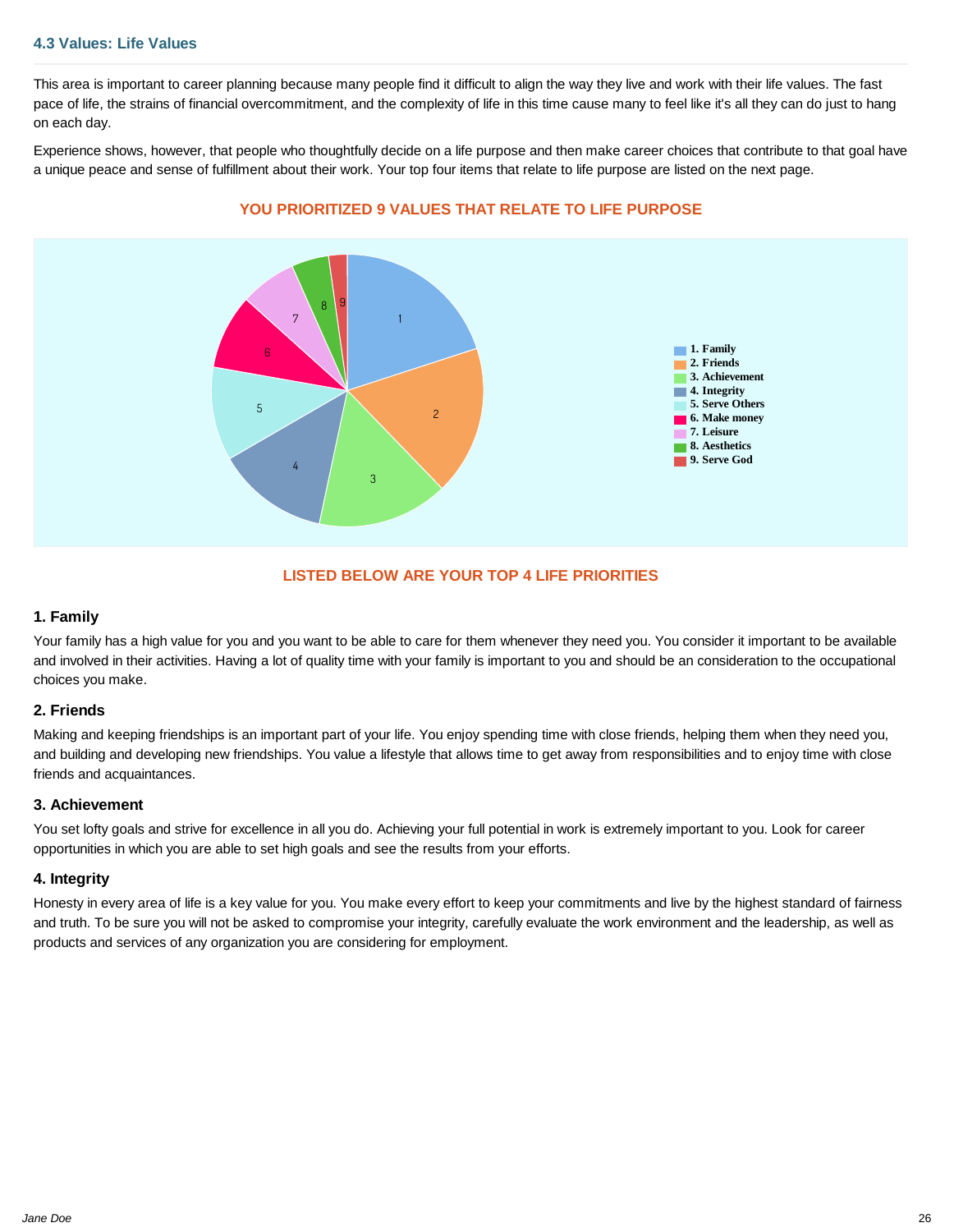#### **FIND THE RIGHT BALANCE IN YOUR VALUES**

<span id="page-26-0"></span>No one is perfect, Superman and Wonder woman do not exist, and you will never be able to do everything to the level you would like. Everyone must work out a balance in life. By considering your priorities, you will be able to find a comfortable balance in the use of your time, energy, and financial resources. Referring to your priority lists will help you to meet your stated life purpose values.

#### **EXPECT YOUR VALUES TO CHANGE**

These are your priorities and you can change them any time you want. Most people will find that they do change some of their priorities as they age and their family situations change. It is a good idea to save this report for future reference. A periodic review will enable you to make update and see how well you are sticking with your priorities.

#### **WHAT DO I DO NOW?**

Compare the stages of your career development to driving cross country on a family vacation. There are two distinct stages. Stage one consists of conducting all the necessary research and planning to make the vacation enjoyable. Stage two consists of actually getting into the car, backing out of the driveway, and starting out.

Reading through your CAREER DIRECT report is comparable to studying a road atlas in the first stage of planning the trip. It offers you a broad overview of the general directions to your destination, along with some alternative routes to get you there. However, just reading the report will not solve your career dilemma any more than simply reading a road map will actually get you to your vacation destination.

You now find yourself at stage two. It is time for you to climb into the driver's seat and begin your career journey. Your first step is to assimilate your information into plans and decisions that will get you started. To assist you in this key step, we have provided the Action Plan, a guide to interpreting and acting on what you have learned about your pattern for work. It is extremely important that you process through it completely. I will help you to match your pattern with various occupations and educational training programs.

Above all else, don't forget that the basic goal in career planning is to match your talents and interests to the requirements of your work. In doing so, you will have the highest likelihood of reaching your destination and career that fits you.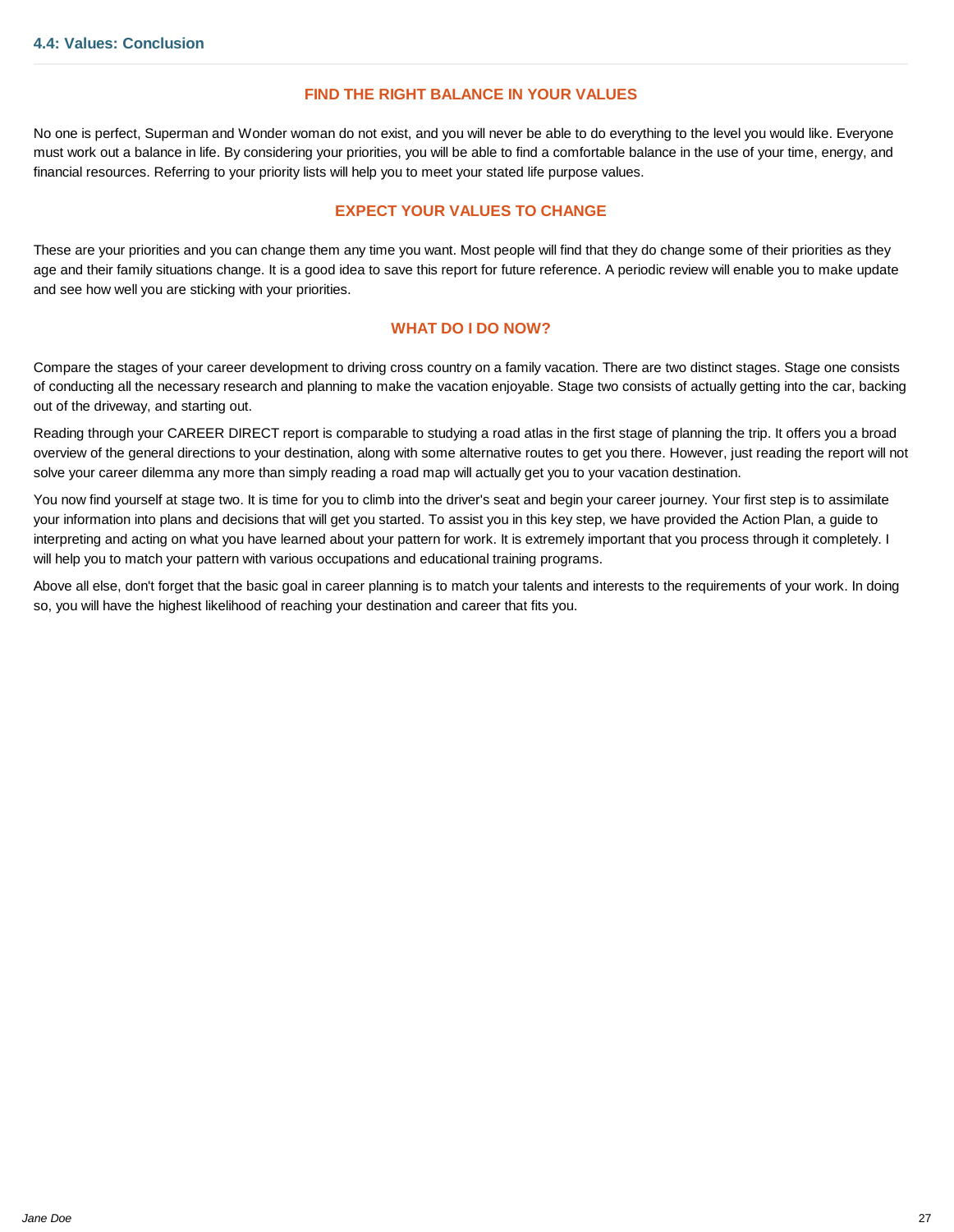# Summary Charts

### **1.1 Six Factors of Personality**





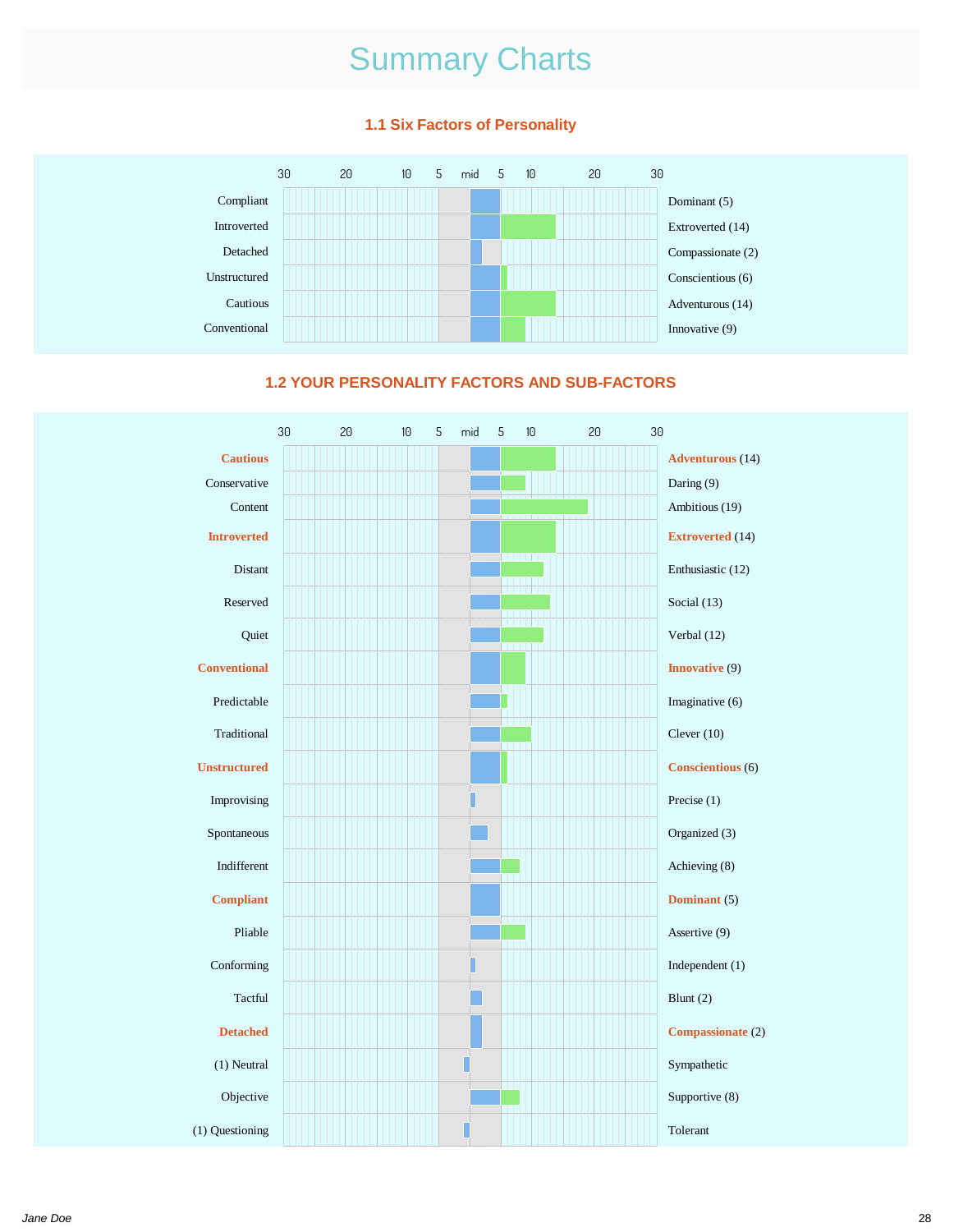#### **1.3 PERSONALITY SUMMARY**

**Adventurous** - adventurous, ambitious, and competitive and you are attracted by a challenge. **Extroverted** - outgoing and a natural people person who likes meeting strangers; you are enthusiastic and good at networking. **Innovative** - very creative. You especially like to generate and express new ideas and seek mental challenges. **Conscientious** - accurate, organized, and prepared. You naturally follow rules since you like structure and predictability. **Compliant / Dominant (Mid-Range)** - comfortable as a leader or follower and will adapt to the needs of the situation. **Detached / Compassionate (Mid-Range)** - agreeable and supportive but capable of being objective about people and situations.

#### **1.4 Critical Life Issues**

|                                       | 30 | 20 | 10 | mid                                  | 10 | 20 | 30 |                  |
|---------------------------------------|----|----|----|--------------------------------------|----|----|----|------------------|
| Stress (7) Relaxed                    |    |    |    | and the property of the property and |    |    |    | Stressed         |
| Indebtedness (10) Little/No Debt      |    |    |    | Contract Service Services            |    |    |    | <b>High Debt</b> |
| <b>Financial Management (2) Sound</b> |    |    |    |                                      |    |    |    | Unsound          |



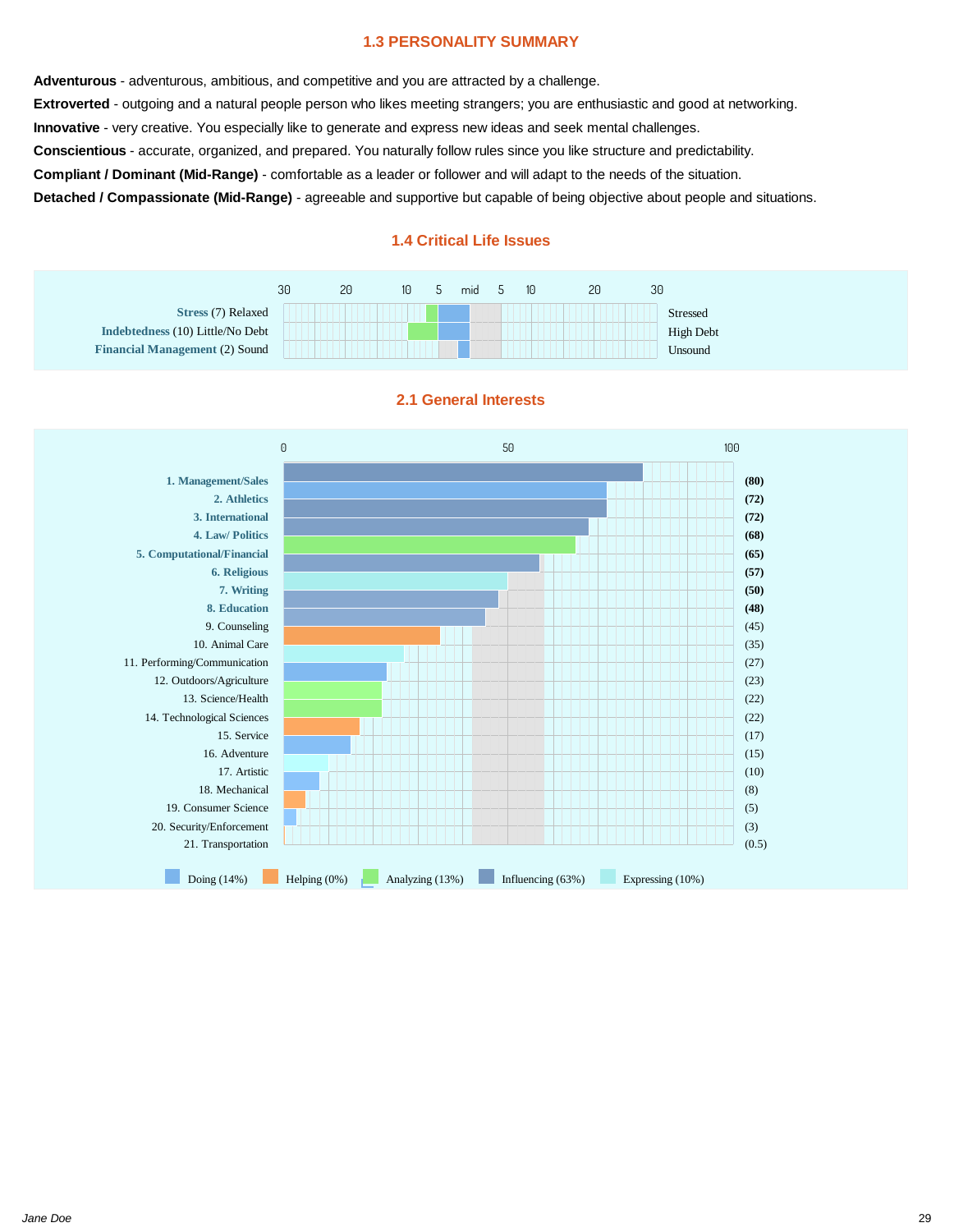#### **2.2 Top 8 Career Groups by Interest Area**



#### **3.1 Skills and Abilities**

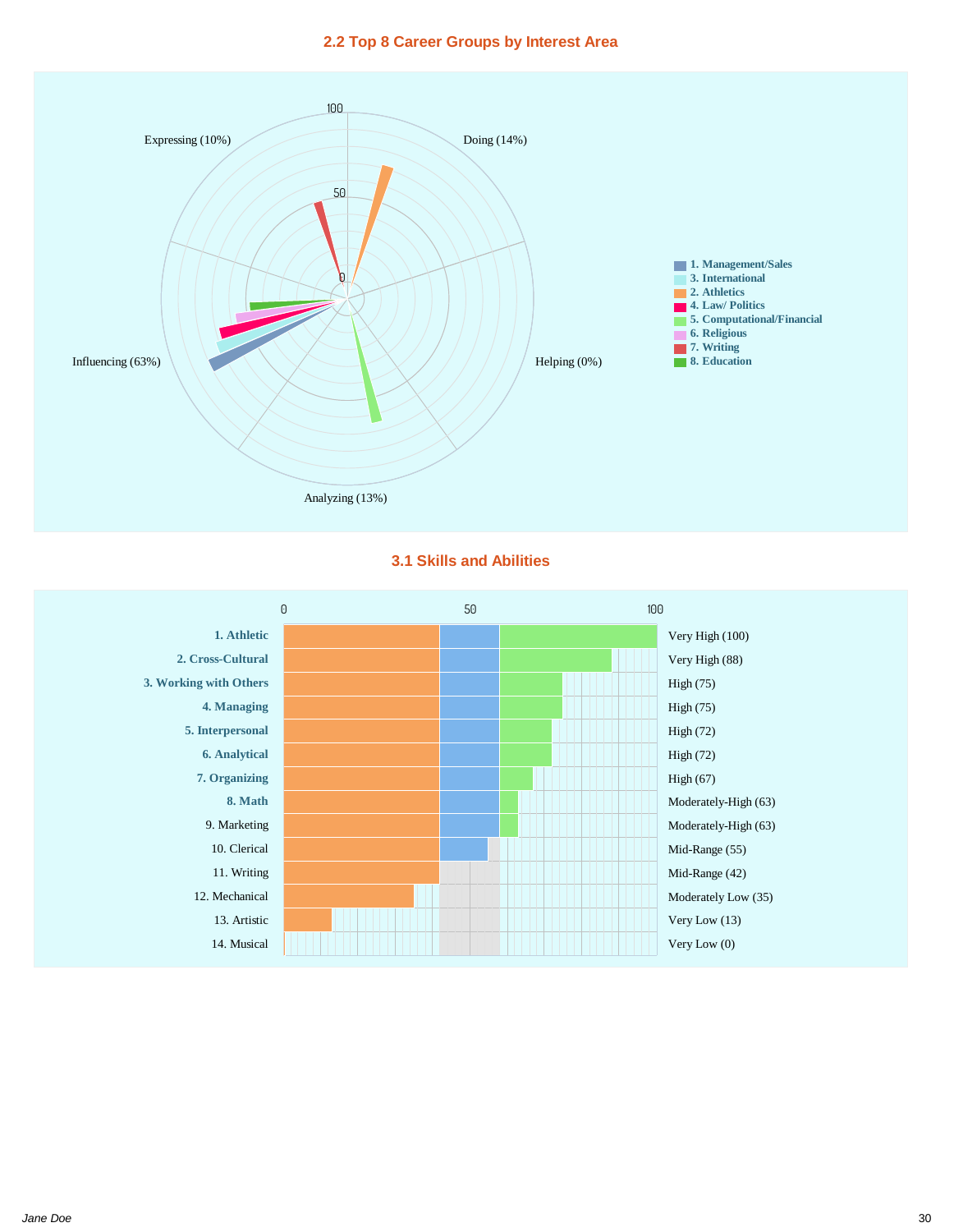#### **Top 4 Integrated Value Priorities**



#### **Core Life Planning Values**

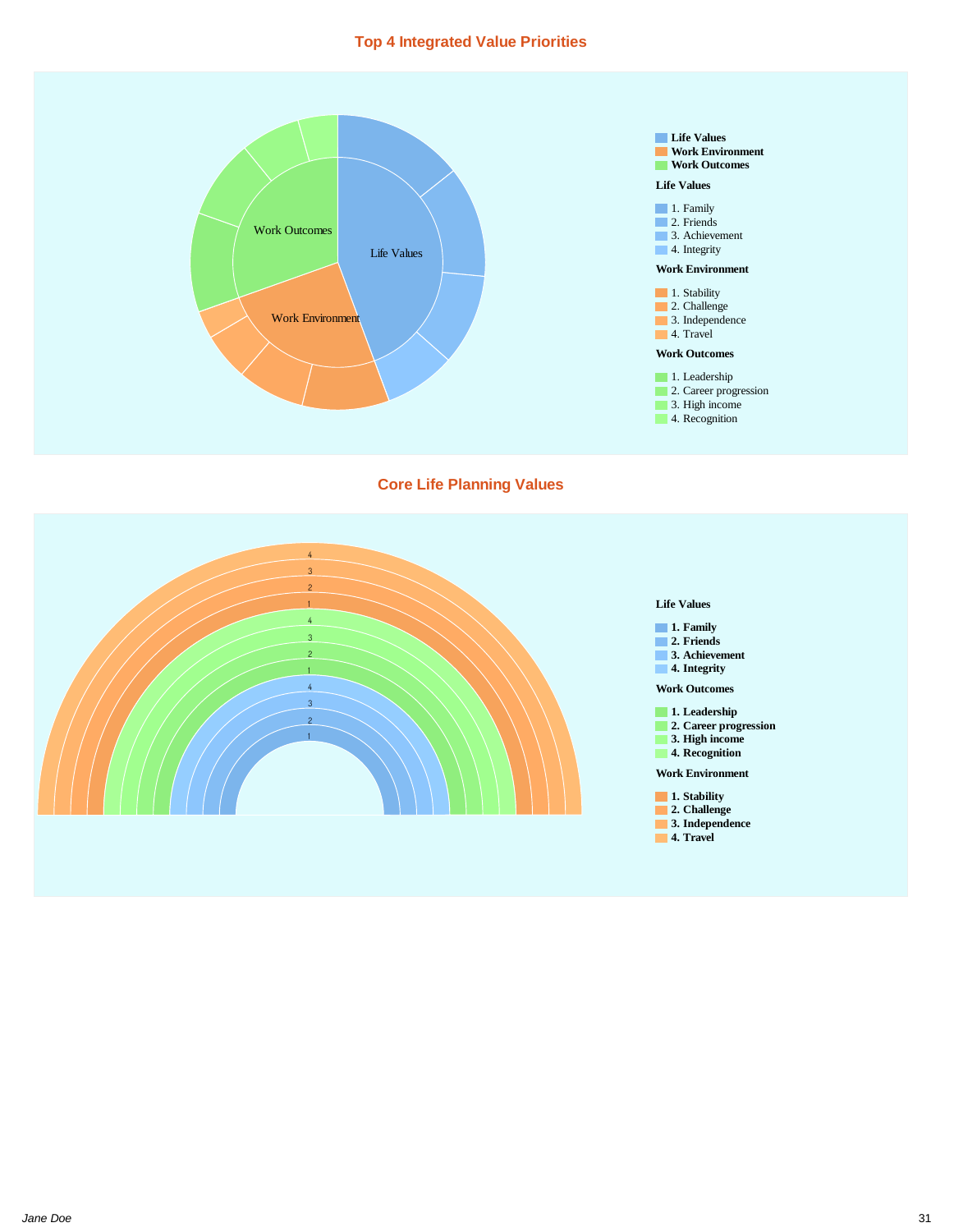## Part 5: Career Direct – Next Steps

## Career Direct – Next Steps

<span id="page-31-0"></span>Congratulations on completing your Career Direct assessment and working through your Detailed Report!

Here a few foundational principles to understand. Before proceeding with the Next Steps, please study each of them carefully and discuss them with someone you trust.

- You have a unique design that can't be ignored. Embracing your design is critical to discovering your life assignment. Ignoring your unique wiring can cause severer frustration, poor decision-making and ultimately damaged relationships.
- Your life work is an unfolding relational journey, not just a series of transactional events. Be sensitive and open to receive counsel and guidance in your research and decision-making.
- Aligning your design with your career is a life-long responsibility. As your life changes, a time often comes when you may feel disconnected from relationships, work, and life. This usually indicates it is time to re-evaluate and repeat the Career Direct process.
- Success in your journey will require hard work, faithfulness and tenacity. Studying your own report, doing research about possible career choices are required steps and volunteering in a field that aligns with your design may be beneficial.
- You are about to make a critical career decision. A solid foundation is critical to avoid disaster. The only foundation for a wise career choice is:
	- Making sure your decision aligns with your design.
	- Making a decision that honors your Creator.
		- Avoid the following false foundations AT ALL COSTS!
			- Taking the easiest or first job offered
			- **Money as the prime motivator**
			- Job title or prestige
			- Security, power and control
			- **Following friends**
			- Seeking "Hot Jobs" category
			- **Following in parents footsteps and fulfilling their dreams**
			- Taking a job just because you can do it

## **Now that you have a solid understanding of the foundational principles necessary for making wise career decisions lets begin with the Next Steps:**

#### STEP 1:

If you do not have a Career Direct Consultant, enlist the aid of a coach, or mentor who will review your assessment with you and pray regularly regarding your future direction. If you would like, [connect now with a Career Direct Consultant!](https://mycareer.design/find-consultant/search)

#### STEP 2:

- Review your assessment results in the *Career Direct®* Detailed Report AGAIN.
- Note information in your report that may not apply to you. If you disagree with something, ask your consultant or coach to confirm your thoughts. Once confirmed, mark out the items that do not apply.
- Highlight or underline the key points you and/or your consultant focused on in the report.
- Write down the top career recommendations from your consultant. If you did not have a Career Direct Consultation you will not have these recommendations.

#### STEP 3:

- Click on the desired or recommended career links below in your top 8 Interest Groups and continue doing research to help you match potential career fields with your Personality, Interests, Skills and Values.
- Every career requires a specific configuration of Personality, Interests, Skill and Values to be successful. Please remember that the career you choose must align with ALL FOUR dimensions of your design. You will find the necessary information regarding personality, interests, skills and values by clicking on the Job Detail Links below.
- Consult the [Job Sampler \(Download HERE\)](https://mycareer.design/assets/resources/en/job-sampler/JobSampler.pdf) for a more comprehensive list of careers in your specific area of interest.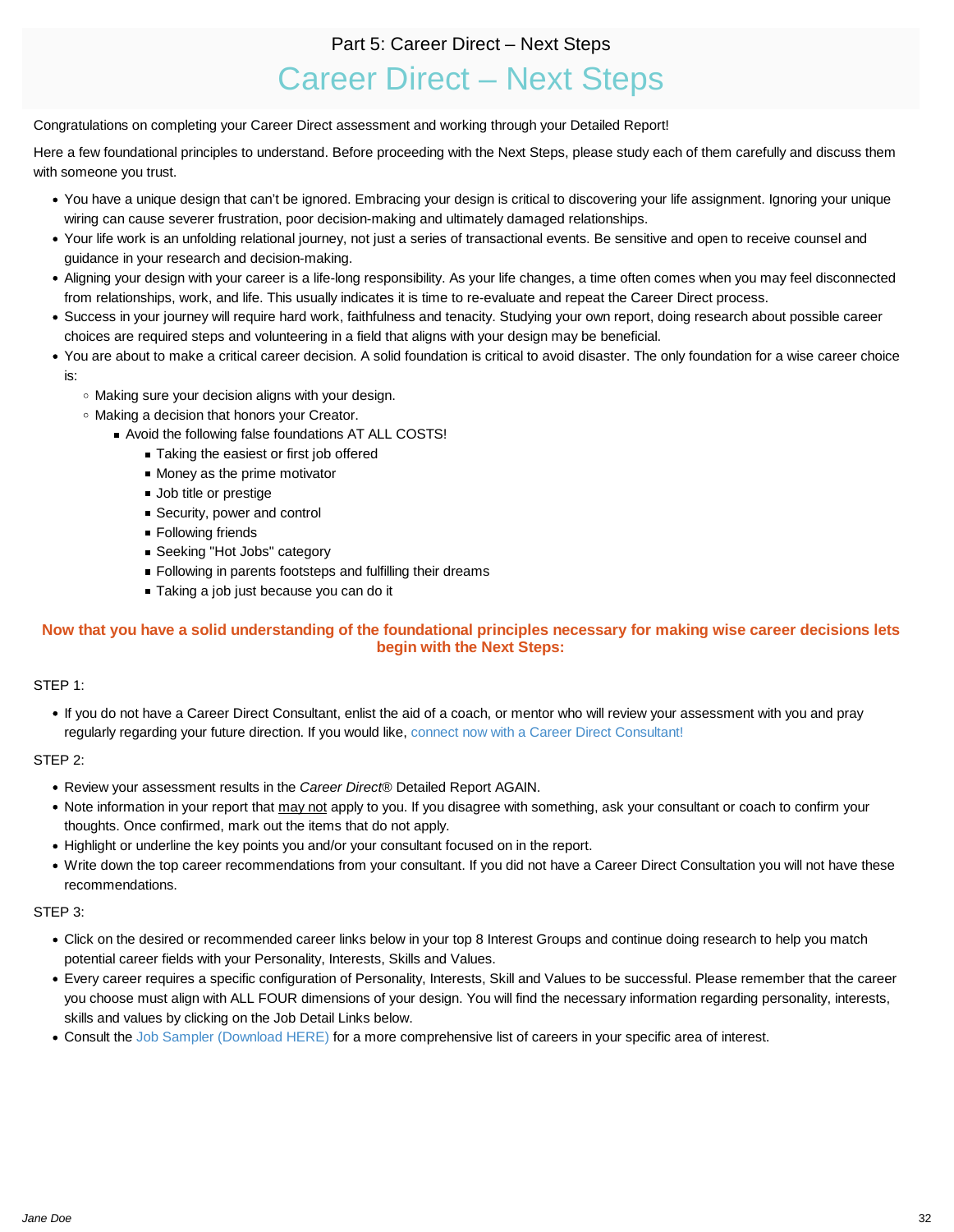#### **Top Eight Interest Groups Job Detail Links**

#### 1. Management/Sales

| <b>Marketing Representative</b>  | <b>Buyer</b>                | <b>Business executive</b> |
|----------------------------------|-----------------------------|---------------------------|
| <b>Real Estate Agent/Realtor</b> | <b>Retail store manager</b> | <b>Travel agent</b>       |
| Insurance sales agent            | <b>Stockbroker</b>          | <b>Manager</b>            |

#### 2. Athletics

| <b>Athletic trainer</b>   | Umpire/official             | <b>Professional scout</b>         |
|---------------------------|-----------------------------|-----------------------------------|
| <b>Athletic agent</b>     | <b>Professional Athlete</b> | <b>Parks/recreation manager</b>   |
| <b>Fitness instructor</b> | Athletic coach              | <b>Physical education teacher</b> |

#### 3. International

| <b>Foreign correspondent</b>     | <b>Foreign Language Teacher</b> | <b>Translator</b>                |
|----------------------------------|---------------------------------|----------------------------------|
| <b>Foreign missionary</b>        | <b>Diplomat</b>                 | <b>Overseas travel quide</b>     |
| International business executive | <b>Interpreter</b>              | <b>Foreign service executive</b> |

#### 4. Law/ Politics

| <b>Attorney</b>   | <b>Paralegal</b>        | <b>Political scientist</b>       |
|-------------------|-------------------------|----------------------------------|
| <b>Arbitrator</b> | Legislator              | <b>Judge</b>                     |
| Senator           | <b>Campaign manager</b> | <b>Political science teacher</b> |

#### 5. Computational/Financial

| <b>Computer systems analyst</b> | <b>Economist</b>         | <b>Accountant</b>             |
|---------------------------------|--------------------------|-------------------------------|
| <b>Banker/Loan officer</b>      | <b>Statistician</b>      | <b>Database Administrator</b> |
| <b>Actuary</b>                  | <b>Financial advisor</b> | <b>Comptroller</b>            |

### 6. Religious

| <b>Religious educator</b> | <b>Pastor</b>       | <b>Pastoral counselor</b> |
|---------------------------|---------------------|---------------------------|
| <b>Missionary</b>         | Rabbi               | <b>Priest</b>             |
| <b>Evangelist</b>         | <b>Youth pastor</b> | <b>Chaplain</b>           |

## 7. Writing

| <b>Journalist</b>        | Web content editor             | <b>Technical writer</b> |
|--------------------------|--------------------------------|-------------------------|
| <b>Desktop publisher</b> | <b>Editor</b>                  | <b>Writer</b>           |
| <b>Creative writer</b>   | <b>Advertising copy writer</b> | <b>Reporter</b>         |

#### 8. Education

| <b>Teacher</b>                  | Instructional coordinator           | School principal/administrator   |
|---------------------------------|-------------------------------------|----------------------------------|
| Tutor                           | <b>Vocational education teacher</b> | <b>Adult education teacher</b>   |
| <b>Speech education teacher</b> | <b>Professor</b>                    | <b>Special education teacher</b> |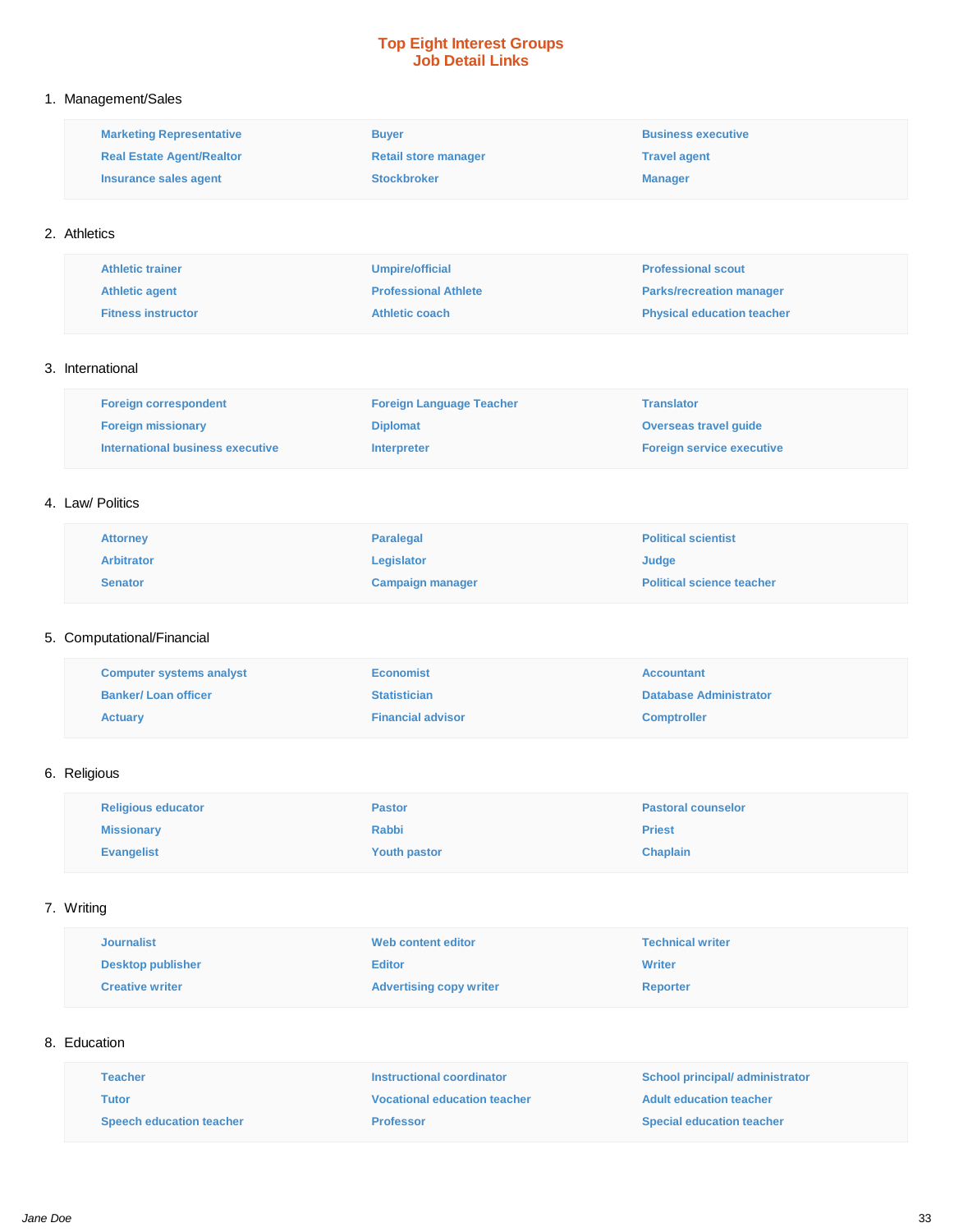STEP 4:

- Fill out the [Action Plan Worksheet](https://mycareer.design/assets/resources/en/action-plan/ActionPlan.pdf) using the key information found in your Detailed Report and your research. This step is critical to complete Next Steps!
- Keep the following questions in your mind as you work through the Action Plan:
	- What are your unique strengths and motivations that will enable you to excel in the workplace?
	- What is your pattern of God-given, work-related characteristics?
	- What are the career fields and specific occupations in which you are most interested?
	- What are important requirements and characteristics of these occupations according to your research?
	- Which career fields and occupations best match your unique design?
	- What will you do to pursue those occupational opportunities that are good matches for you?
		- **Job Shadowing?**
		- Volunteering?
		- Becoming an Intern?
		- Talk to people in the particular career?

#### STEP 5:

Throughout the process always be praying while seeking godly counsel, speaking to people in the fields that match your design, and seeking current opportunities in these fields.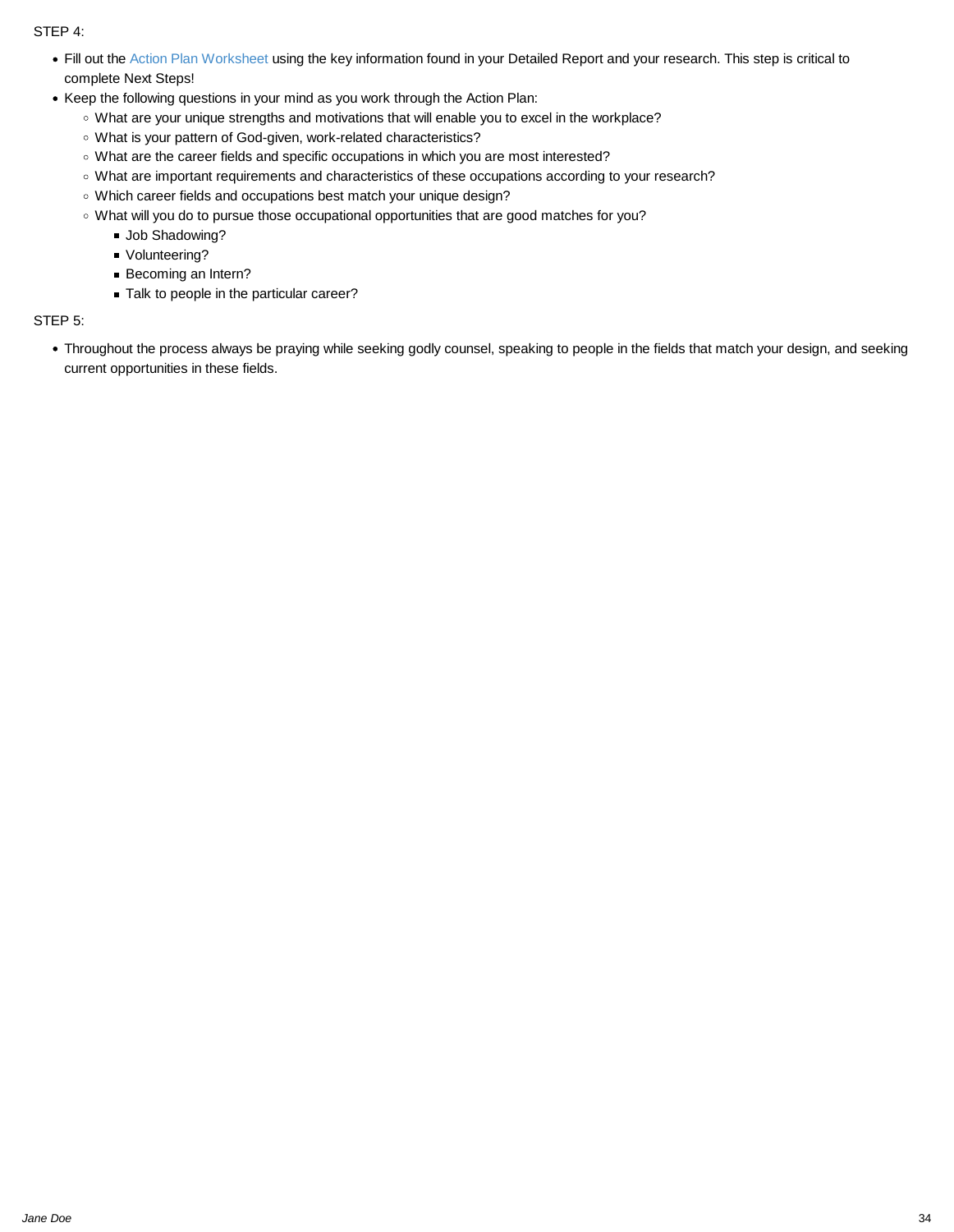## Part 6: Resources

## Resources

<span id="page-34-0"></span>This section provides helpful resources and online links to resources and services that will help you along your path to career fulfillment.

[Guide to College Majors and Career Choices e-book](https://mycareer.design/assets/resources/en/pdf/GuideCollegeMajors.pdf)

The *Guide to College Majors and Career Choices* reference book gives practical advice on exploring possible major courses of study, and the *Choosing a College/Technical School Major* document in the online resources helps to match your interests with a college/technical school major.

#### [Choosing a College or Technical School Major](https://mycareer.design/assets/resources/en/pdf/ChoosingCollege-Tech.pdf)

This document includes a process for relating your top occupations and career fields (identified through the Action Plan) with college and technical school majors.

#### [Job Sampler](https://mycareer.design/assets/resources/en/job-sampler/JobSampler.pdf)

The *Job Sampler* is designed to help broaden your vision of job possibilities based upon your areas of occupational interest. The nine occupations for each interest area listed in your report are examples only. This *Job Sampler* contains a full listing of occupations that may be further explored through O\*Net and the Occupational Outlook Handbook links below.

#### [O\\*Net Online](http://online.onetcenter.org/)

O\*Net Online is a database of detailed information about specific occupations from the Bureau of Labor Statistics. This online resource contains information on all of the occupations found in the *Job Sampler* , including skills required, knowledge and education needed, job responsibilities, work activities, level of competence, average pay, and much more.

#### [Occupational Outlook Handbook](http://www.bls.gov/oco/)

The Occupational Outlook Handbook database is also maintained by the Bureau of Labor Statistics and gives detailed descriptions of the top 260 occupations that represent about 90 percent of all occupations held by Americans.

#### [Crown Financial Ministries](http://www.crown.org/)

Crown Financial Ministries is the parent organization that developed the *Career Direct® Complete Guidance System* . It is an international, non-denominational ministry that provides materials for churches and individuals, seminars, 4 national radio programs, an award-winning Internet Web site, Money Map Coaching, and career resources that teach people true financial freedom. Visit us online for more information about this dynamic ministry.

#### • [Crown Financial Ministries Resource Store](http://store.crown.org/)

Click here to view all products and services available from Crown Financial Ministries.

[Pongo™ Resume Service](http://www.pongoresume.com/index.cfm?affiliate=CareerDirectOnline)

In today's competitive job market, a well-written resume is the single most important factor in getting your foot in the door and on your way to landing the perfect position. Resume **BUILDER** and **PUBLISHER** give you the tools to create, print, e-mail, and fax your resume quickly and easily, all in one convenient location - online! (Please note that this link is to a third party web site.)

#### [Career Personal Inventory](https://mycareer.design/assets/resources/en/pdf/Questionnaire-Occupation.pdf)

This questionnaire will help you sort through some important career issues before completing the steps below. You can type and print your information on the PDF, but it will not save your information.

[Career and Education Planning Personal Inventory](https://mycareer.design/assets/resources/en/pdf/Questionnaire-Education.pdf)

Completing this short questionnaire on your computer screen will help you prepare to address important career issues.